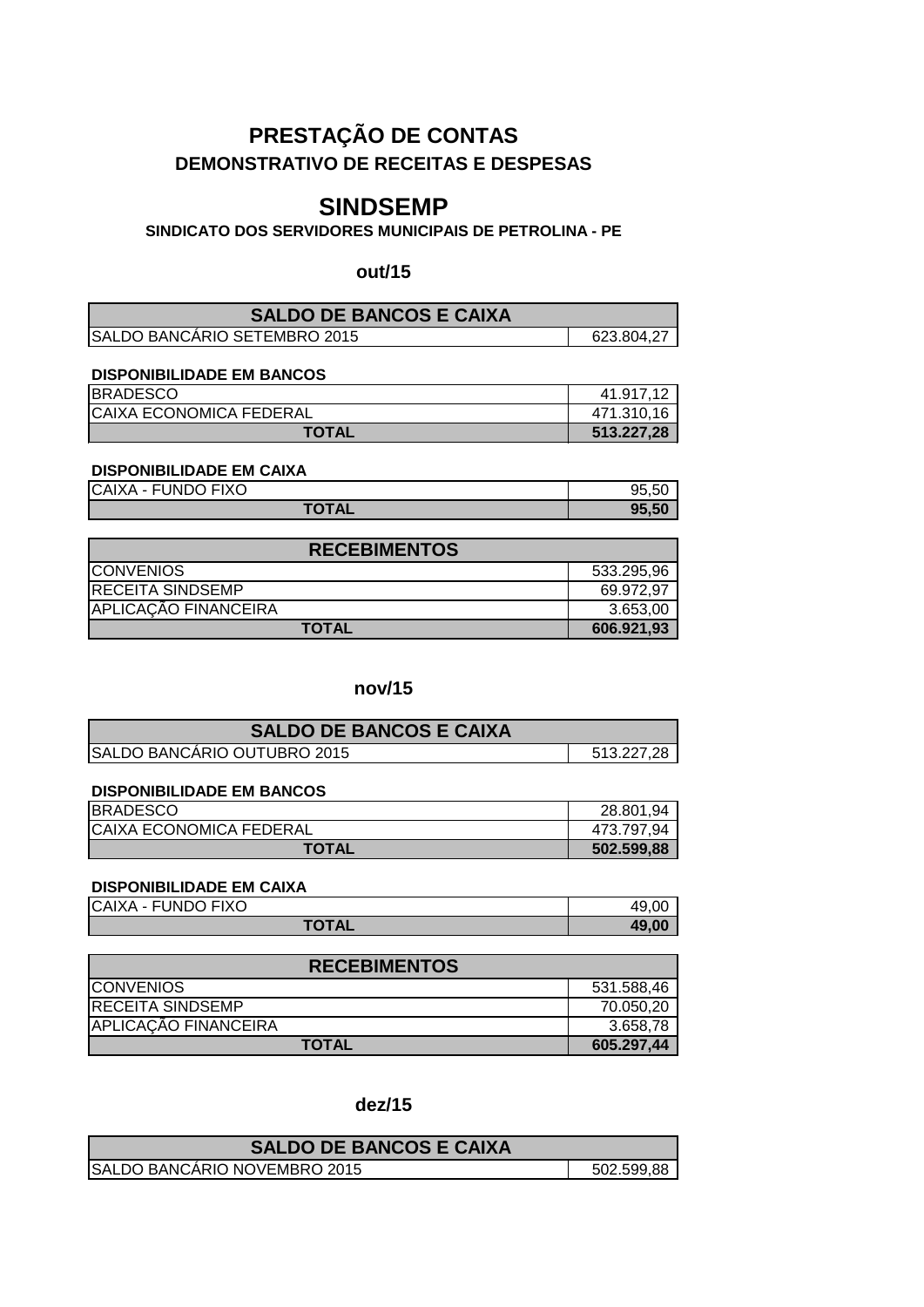### **DISPONIBILIDADE EM BANCOS**

| <b>IBRADESCO</b>               | 327.802.81 |
|--------------------------------|------------|
| <b>CAIXA ECONOMICA FEDERAL</b> | 478.655,92 |
| <b>TOTAL</b>                   | 806.458,73 |

### **DISPONIBILIDADE EM CAIXA**

| CAIXA - FUNDO FIXO | 75.80        |
|--------------------|--------------|
| TOTAL              | <b>75 80</b> |

### **RECEBIMENTOS**

| <b>CONVENIOS</b>        | 845.746,09 |
|-------------------------|------------|
| <b>RECEITA SINDSEMP</b> | 69.896,41  |
| APLICAÇÃO FINANCEIRA    | 3.707.94   |
| <b>TOTAL</b>            | 919.350,44 |

## **jan/16**

| <b>SALDO DE BANCOS E CAIXA</b>          |            |
|-----------------------------------------|------------|
| <b>ISALDO BANCARIO DEZEMBRO DE 2015</b> | 806.458,73 |

#### **DISPONIBILIDADE EM BANCOS**

| <b>BRADESCO</b>                | 42.455.50  |
|--------------------------------|------------|
| <b>CAIXA ECONOMICA FEDERAL</b> | 482.306.60 |
| <b>TOTAL</b>                   | 524.762.10 |

### **DISPONIBILIDADE EM CAIXA**

| <b>ICAIXA - FUNDO FIXO</b> | -40<br>92, |
|----------------------------|------------|
| <b>TOTAL</b>               | 92,40      |

## **RECEBIMENTOS**

| <b>CONVENIOS</b>         | 267.532.01 |
|--------------------------|------------|
| <b>IRECEITA SINDSEMP</b> | 66.717.42  |
| APLICAÇÃO                | 3.743.71   |
| <b>TOTAL</b>             | 337.993.14 |

### **fev/16**

| <b>SALDO DE BANCOS E CAIXA</b>        |            |
|---------------------------------------|------------|
| <b>SALDO BANCARIO JANEIRO DE 2016</b> | 524.762.10 |

#### **DISPONIBILIDADE EM BANCOS**

| <b>IBRADESCO</b>               | 17.209.17  |
|--------------------------------|------------|
| <b>CAIXA ECONOMICA FEDERAL</b> | 485.762,01 |
| <b>TOTAL</b>                   | 502.971.18 |

### **DISPONIBILIDADE EM CAIXA**

| <b>ICAIXA - FUNDO FIXO</b> | n     |
|----------------------------|-------|
| <b>TOTAL</b>               | 92.00 |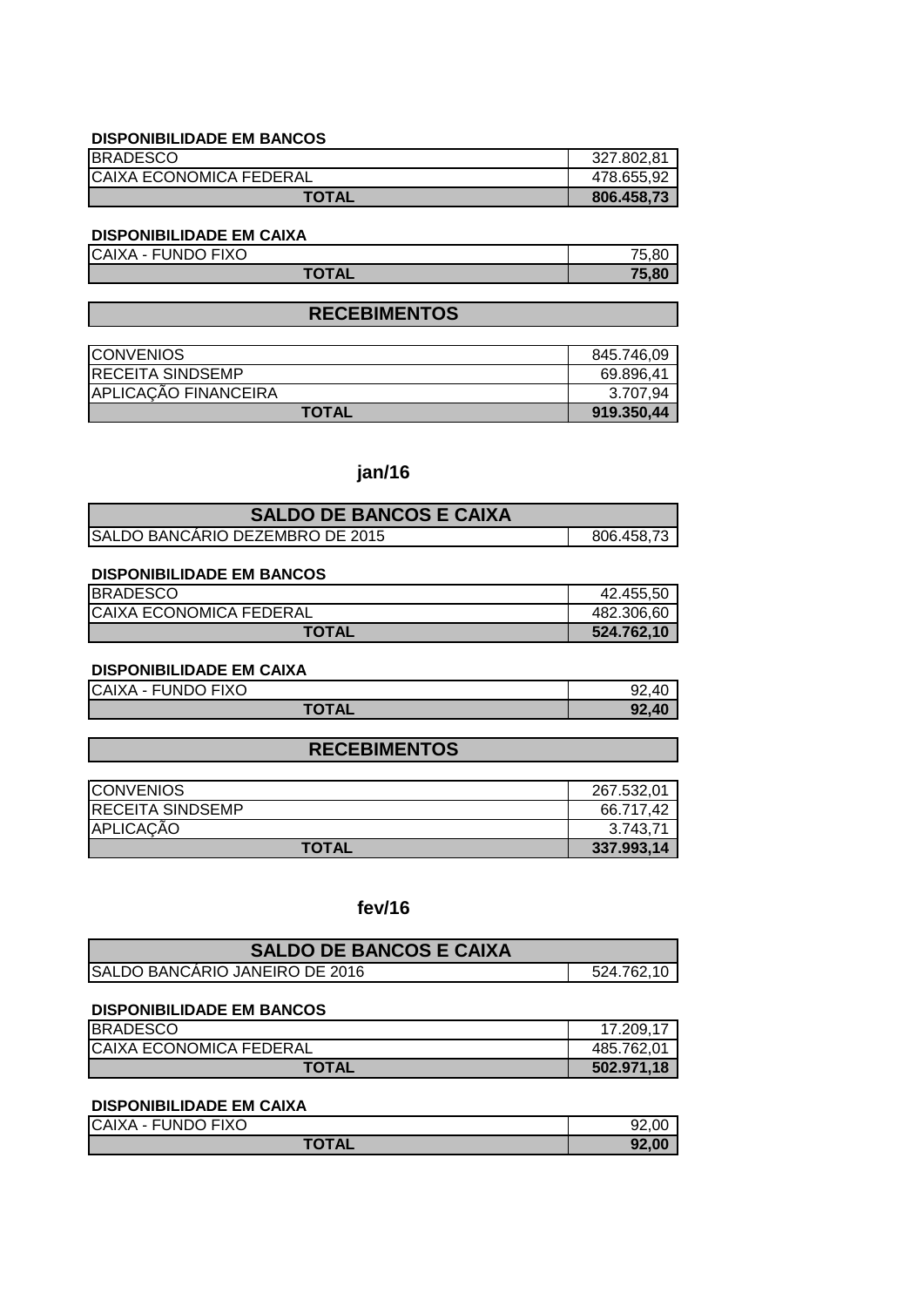## **RECEBIMENTOS**

| <b>TOTAL</b>             | 588.254,12 |
|--------------------------|------------|
| APLICAÇÃO                | 3.508.90   |
| <b>IRECEITA SINDSEMP</b> | 66.898.73  |
| <b>CONVENIOS</b>         | 517.846,49 |

## **SINDSEMP**

### **SINDICATO DOS SERVIDORES MUNICIPAIS DE PETROLINA - PE**

**mar/16**

| <b>SALDO DE BANCOS E CAIXA</b>           |            |
|------------------------------------------|------------|
| <b>ISALDO BANCARIO FEVEREIRO DE 2016</b> | 502.971.18 |

### **DISPONIBILIDADE EM BANCOS**

| <b>BRADESCO</b>                | 36.356.23  |
|--------------------------------|------------|
| <b>CAIXA ECONOMICA FEDERAL</b> | 490.432.37 |
| <b>TOTAL</b>                   | 526.788,60 |

### **DISPONIBILIDADE EM CAIXA**

| CAIXA - FUNDO FIXO | 44.50                    |
|--------------------|--------------------------|
| <b>TOTAL</b>       | 4.50 <sub>1</sub><br>AA. |

### **RECEBIMENTOS**

| <b>ICONVENIOS</b>        | 543.594,98 |
|--------------------------|------------|
| <b>IRECEITA SINDSEMP</b> | 112.428.14 |
| APLICAÇÃO                | 3.554.71   |
| <b>TOTAL</b>             | 659.577.83 |

### **abr/16**

| <b>SALDO DE BANCOS E CAIXA</b> |            |
|--------------------------------|------------|
| SALDO BANCÁRIO MARÇO DE 2016   | 526.788.60 |

#### **DISPONIBILIDADE EM BANCOS**

| <b>BRADESCO</b>                | 13.083,22  |
|--------------------------------|------------|
| <b>CAIXA ECONOMICA FEDERAL</b> | 493.874.49 |
| <b>TOTAL</b>                   | 506.957.71 |

### **DISPONIBILIDADE EM CAIXA**

| CAIXA - FUNDO FIXO | 102,90 |
|--------------------|--------|
| TOTAL              | 102,90 |

### **RECEBIMENTOS**

| <b>CONVENIOS</b>        | 564.119.77 |
|-------------------------|------------|
| <b>RECEITA SINDSEMP</b> | 245.526,96 |
| APLICAÇÃO               | 3.442,53   |
| <b>TOTAL</b>            | 813.089,26 |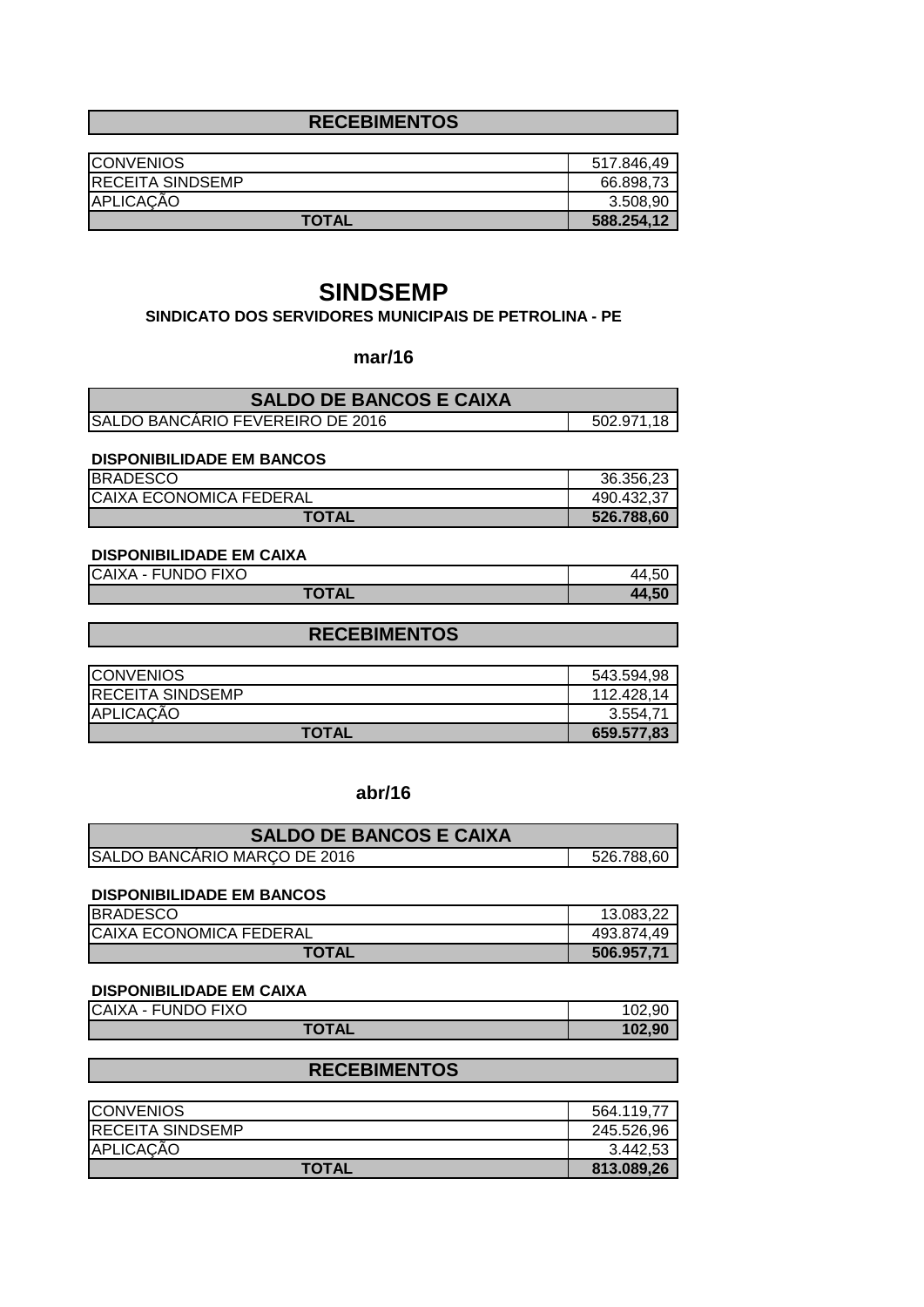### **mai/16**

| <b>SALDO DE BANCOS E CAIXA</b> |            |
|--------------------------------|------------|
| ISALDO BANCARIO ABRIL DE 2016  | 506.957.71 |

### **DISPONIBILIDADE EM BANCOS**

| <b>BRADESCO</b>                | 1.169.20   |
|--------------------------------|------------|
| <b>CAIXA ECONOMICA FEDERAL</b> | 643.019.69 |
| <b>TOTAL</b>                   | 644.188.89 |

#### **DISPONIBILIDADE EM CAIXA**

| CAIXA - FUNDO FIXO | лr     |
|--------------------|--------|
| TOTAL              | 123,40 |

## **RECEBIMENTOS**

| <b>ICONVENIOS</b>        | 547.636,73 |
|--------------------------|------------|
| <b>IRECEITA SINDSEMP</b> | 76.213.26  |
| APLICAÇÃO                | 3.608,50   |
| <b>TOTAL</b>             | 627.458.49 |

## **jun/16**

| <b>SALDO DE BANCOS E CAIXA</b>     |            |
|------------------------------------|------------|
| <b>SALDO BANCARIO MAIO DE 2016</b> | 644.188.89 |

#### **DISPONIBILIDADE EM BANCOS**

| <b>IBRADESCO</b>               | 22,500.48  |
|--------------------------------|------------|
| <b>CAIXA ECONOMICA FEDERAL</b> | 656.565.25 |
| TOTAL                          | 679.065.73 |

### **DISPONIBILIDADE EM CAIXA**

| <b>CAIXA - FUNDO FIXO</b> |       |
|---------------------------|-------|
| TOTAL                     | 92.00 |

### **RECEBIMENTOS**

| <b>ICONVENIOS</b>        | 551.637,68 |
|--------------------------|------------|
| <b>IRECEITA SINDSEMP</b> | 76.320.12  |
| RECEITA DE PATROCÍNIO    | 1.500.00   |
| APLICACÃO                | 4.177.76   |
| <b>TOTAL</b>             | 633.635,56 |

### **jul/16**

| <b>SALDO DE BANCOS E CAIXA</b>       |            |
|--------------------------------------|------------|
| <b>ISALDO BANCARIO JUNHO DE 2016</b> | 679.065,73 |
|                                      |            |

## **DISPONIBILIDADE EM BANCOS**

| <b>BRADESCO</b> | חר ו<br>.<br>. |
|-----------------|----------------|
|                 |                |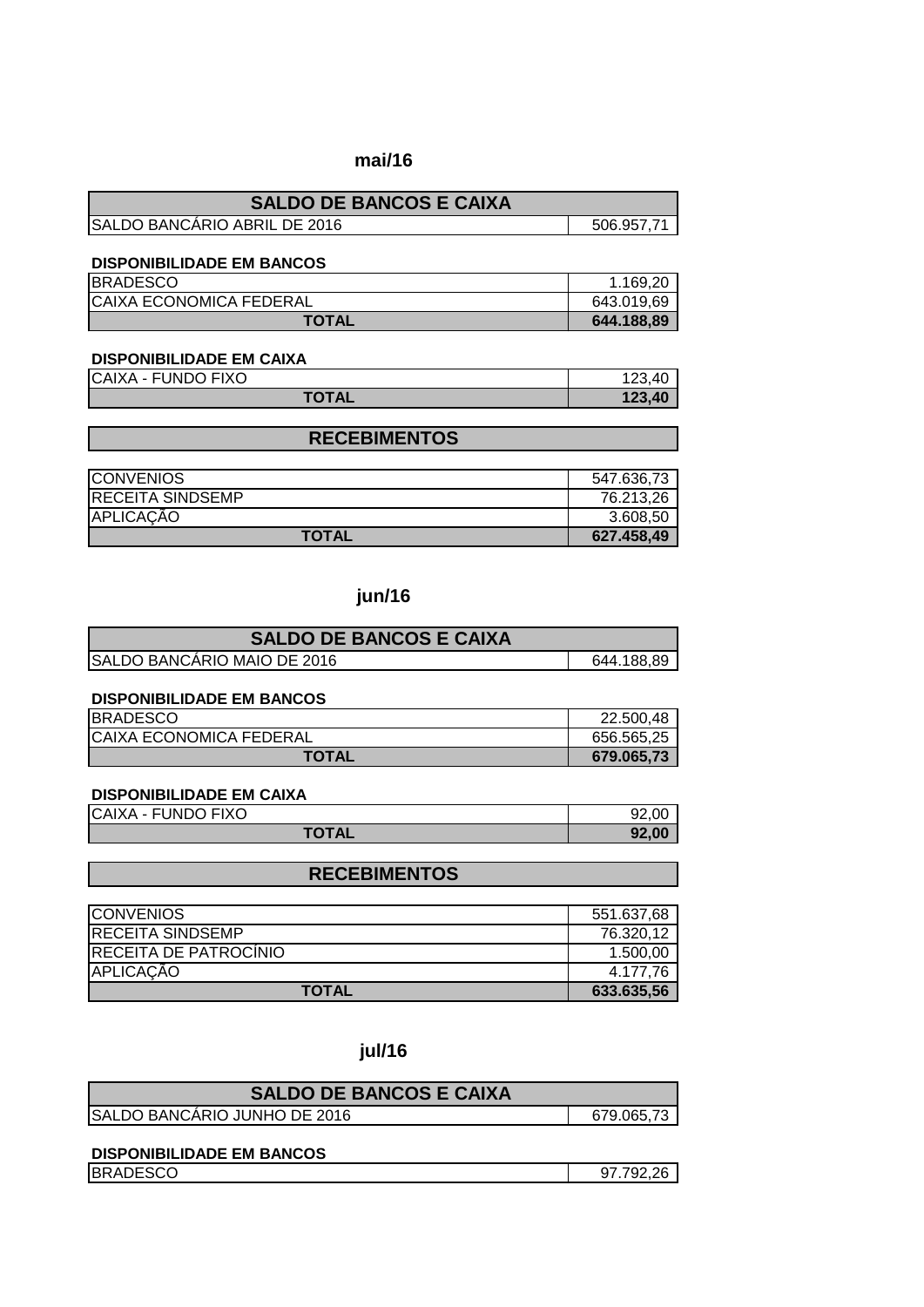| <b>CAIXA ECONOMICA FEDERAL</b> | 1.935 i<br>b5.<br><b>J.V.</b> |
|--------------------------------|-------------------------------|
|                                | .59<br>749.72.                |

### **DISPONIBILIDADE EM CAIXA**

| CAIXA - FUNDO FIXO | 120,80 |
|--------------------|--------|
| TOTAL              | 120,80 |

## **RECEBIMENTOS**

### **SECRETARIA DE ADMIISTRAÇÃO - PMP**

| <b>ICONVENIOS</b>        | 552.722,38 |
|--------------------------|------------|
| <b>IRECEITA SINDSEMP</b> | 75.711,00  |
| IRECEITA DE PATROCINIO   | 1.500.00   |
| APLICAÇÃO                | 4.734.08   |
| <b>TOTAL</b>             | 634.667,46 |

### **ago/16**

| <b>SALDO DE BANCOS E CAIXA</b> |             |
|--------------------------------|-------------|
| ISALDO BANCARIO JULHO DE 2016  | 749.727,59, |

### **DISPONIBILIDADE EM BANCOS**

| <b>IBRADESCO</b>               | 14.799.46  |
|--------------------------------|------------|
| <b>CAIXA ECONOMICA FEDERAL</b> | 668.436.59 |
| <b>TOTAL</b>                   | 683.236.05 |

### **DISPONIBILIDADE EM CAIXA**

| CAIXA - FUNDO FIXO | 110.00 |
|--------------------|--------|
| <b>TOTAL</b>       | 110.00 |
|                    |        |

### **RECEBIMENTOS**

| <b>CONVENIOS</b>       | 546.427.36 |
|------------------------|------------|
| IRECEITA SINDSEMP      | 81.309.23  |
| IRECEITA DE PATROCINIO | 1.500.00   |
| APLICAÇÃO              | 4.791.26   |
| <b>TOTAL</b>           | 634.027,85 |

### **set/16**

| <b>SALDO DE BANCOS E CAIXA</b>    |            |
|-----------------------------------|------------|
| <b>SALDO BANCARIO AGOSTO 2016</b> | 683.236.05 |

#### **DISPONIBILIDADE EM BANCOS**

| <b>IBRADESCO</b>               | 11.631,86  |
|--------------------------------|------------|
| <b>CAIXA ECONOMICA FEDERAL</b> | 560.671,51 |
| <b>TOTAL</b>                   | 572.303,37 |

### **DISPONIBILIDADE EM CAIXA**

| <b>ICAIXA - FUNDO FIXO</b> | 125.0  |
|----------------------------|--------|
| TOTAL                      | 125,00 |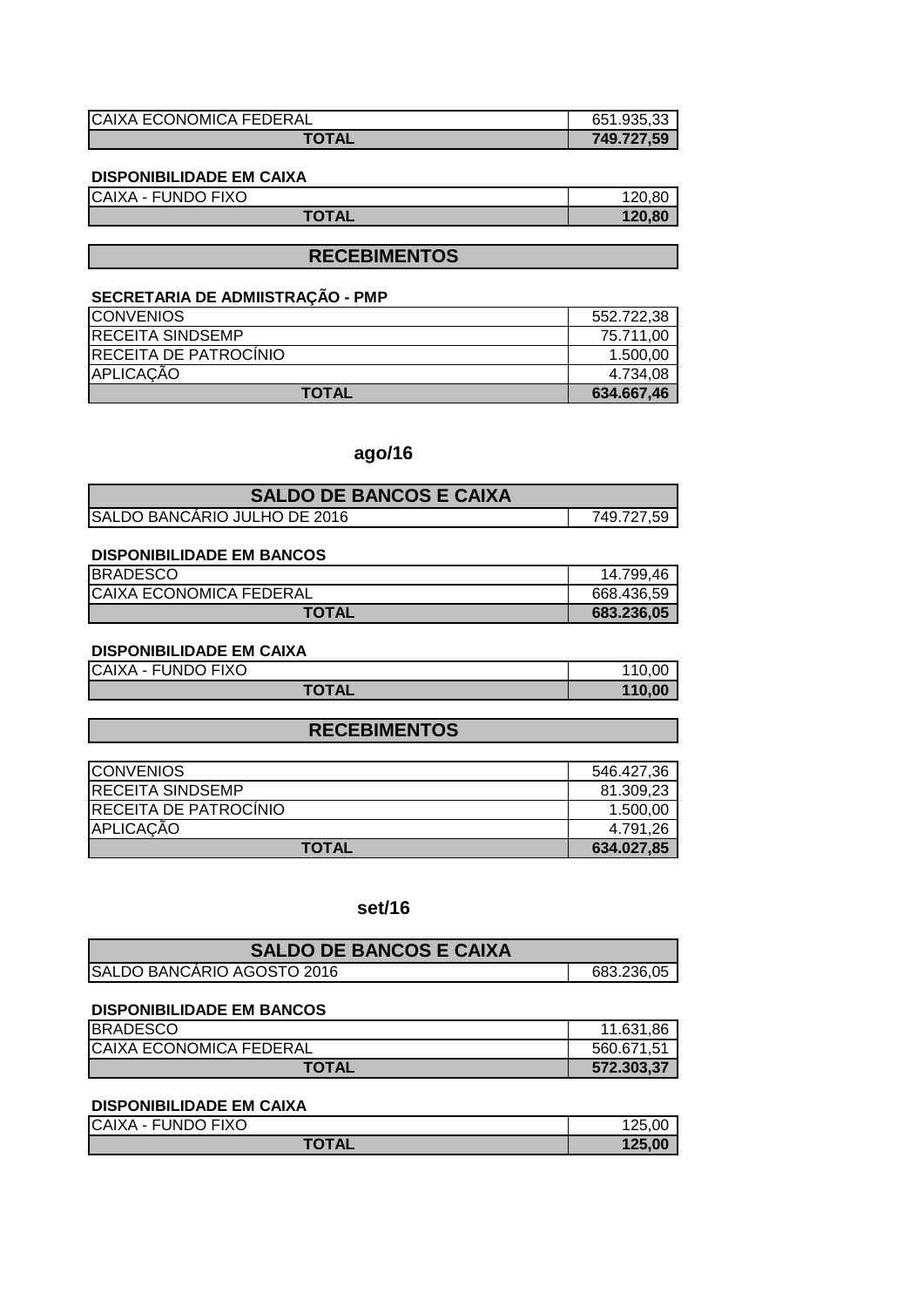### **RECEBIMENTOS**

### **SECRETARIA DE ADMIISTRAÇÃO - PMP**

| <b>ICONVENIOS</b>        | 489.667.29 |
|--------------------------|------------|
| <b>IRECEITA SINDSEMP</b> | 65.609,47  |
| IRECEITA DE PATROCINIO   | 1.500.00   |
| APLICAÇÃO                | 3.944.92   |
| <b>TOTAL</b>             | 560.721.68 |

### **out/16**

| <b>SALDO DE BANCOS E CAIXA</b>  |            |
|---------------------------------|------------|
| SALDO BANCARIO SETEMBRO DE 2016 | 572.303.37 |

#### **DISPONIBILIDADE EM BANCOS**

| <b>BRADESCO</b>                | 101.031.58 |
|--------------------------------|------------|
| <b>CAIXA ECONOMICA FEDERAL</b> | 573.762.48 |
| <b>TOTAL</b>                   | 674.794.06 |

#### **DISPONIBILIDADE EM CAIXA**

| 144.00 | <b>ICAIXA - FUNDO FIXO</b> | 144.00 |
|--------|----------------------------|--------|
|        | <b>TOTAL</b>               |        |

## **RECEBIMENTOS**

### **SECRETARIA DE ADMIISTRAÇÃO - PMP**

| <b>ICONVENIOS</b>            | 688.724.40 |
|------------------------------|------------|
| <b>IRECEITA SINDSEMP</b>     | 99.708.90  |
| <b>RECEITA DE PATROCÍNIO</b> | 1.500.00   |
| APLICAÇÃO                    | 3.090.97   |
| <b>TOTAL</b>                 | 793.024.27 |

#### **nov/16**

| <b>SALDO DE BANCOS E CAIXA</b> |            |
|--------------------------------|------------|
| SALDO BANCÁRIO OUTUBRO 2016    | 674.794,06 |

#### **DISPONIBILIDADE EM BANCOS**

| <b>IBRADESCO</b>               | 38.726.23  |
|--------------------------------|------------|
| <b>CAIXA ECONOMICA FEDERAL</b> | 647.791.81 |
| <b>TOTAL</b>                   | 686.518.04 |

#### **DISPONIBILIDADE EM CAIXA**

| <b>ICAIXA - FUNDO FIXO</b> | 130,00 |
|----------------------------|--------|
| <b>TOTAL</b>               | 130,00 |

### **RECEBIMENTOS**

### **SECRETARIA DE ADMIISTRAÇÃO - PMP**

| <b>ICONVENIOS</b>             | 665.791,85 |
|-------------------------------|------------|
| <b>IRECEITA SINDSEMP</b>      | 78.042.88  |
| <b>IRECEITA DE PATROCINIO</b> | 1.500.00   |
| APLICAÇÃO                     | 4.029.33   |
| <b>TOTAL</b>                  | 749.364,06 |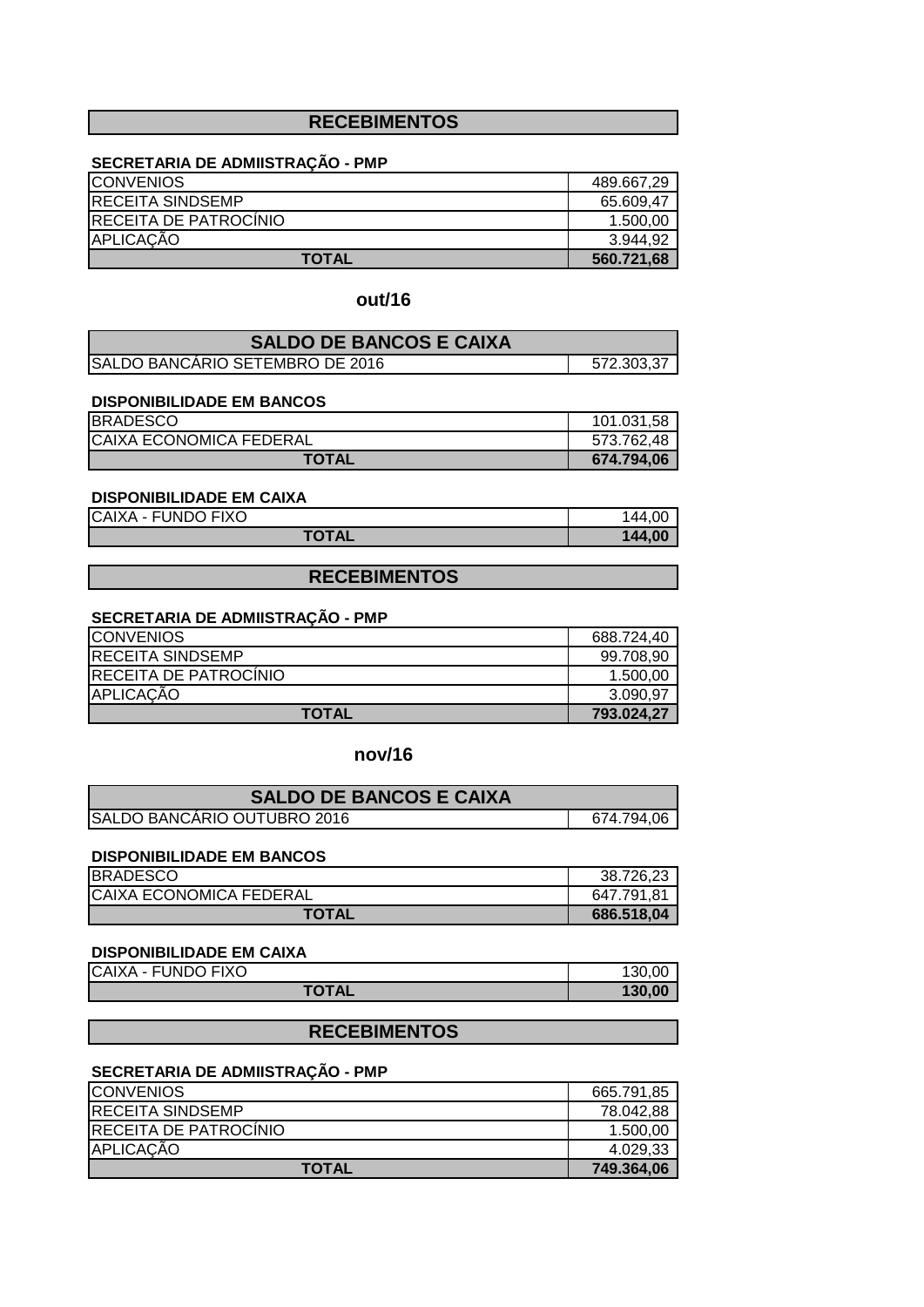### **dez/16**

| <b>SALDO DE BANCOS E CAIXA</b> |            |
|--------------------------------|------------|
| ISALDO BANCARIO NOVEMBRO 2016  | 686.518.04 |

### **DISPONIBILIDADE EM BANCOS**

| <b>BRADESCO</b>                | 143.876,43 |
|--------------------------------|------------|
| <b>CAIXA ECONOMICA FEDERAL</b> | 672.587.94 |
| <b>TOTAL</b>                   | 816.464,37 |

#### **DISPONIBILIDADE EM CAIXA**

| CAIXA - FUNDO FIXO | 75. OC |
|--------------------|--------|
| TOTAL              | 75,00  |

## **RECEBIMENTOS**

| <b>ICONVENIOS</b>             | 819.922.78 |
|-------------------------------|------------|
| <b>IRECEITAS SINDSEMP</b>     | 96.666,45  |
| <b>IRECEITA DE PATROCINIO</b> | 1.500.00   |
| APLICAÇÃO                     | 4.796.13   |
| <b>TOTAL</b>                  | 922.885,36 |

## **jan/17**

| <b>SALDO DE BANCOS E CAIXA</b>       |            |
|--------------------------------------|------------|
| <b>ISALDO BANCARIO DEZEMBRO 2016</b> | 816.518,04 |

#### **DISPONIBILIDADE EM BANCOS**

| <b>IBRADESCO</b>               | 21.800.27  |
|--------------------------------|------------|
| <b>CAIXA ECONOMICA FEDERAL</b> | 677.617.77 |
| <b>TOTAL</b>                   | 699.418,04 |

### **DISPONIBILIDADE EM CAIXA**

| <b>CAIXA - FUNDO FIXO</b> | 98.00 |
|---------------------------|-------|
| <b>TOTAL</b>              | 98.00 |

### **RECEBIMENTOS**

### **SECRETARIA DE ADMIISTRAÇÃO - PMP**

| <b>ICONVENIOS</b>      | 567.430.13 |
|------------------------|------------|
| IRECEITAS SINDSEMP     | 72.264.15  |
| IRECEITA DE PATROCÍNIO | 1.000.00   |
| APLICAÇÃO              | 5.029,83   |
| <b>TOTAL</b>           | 645.724.11 |

### **fev/17**

| <b>SALDO DE BANCOS E CAIXA</b>        |            |
|---------------------------------------|------------|
| <b>SALDO BANCARIO JANEIRO DE 2017</b> | 699.418.04 |

#### **DISPONIBILIDADE EM BANCOS**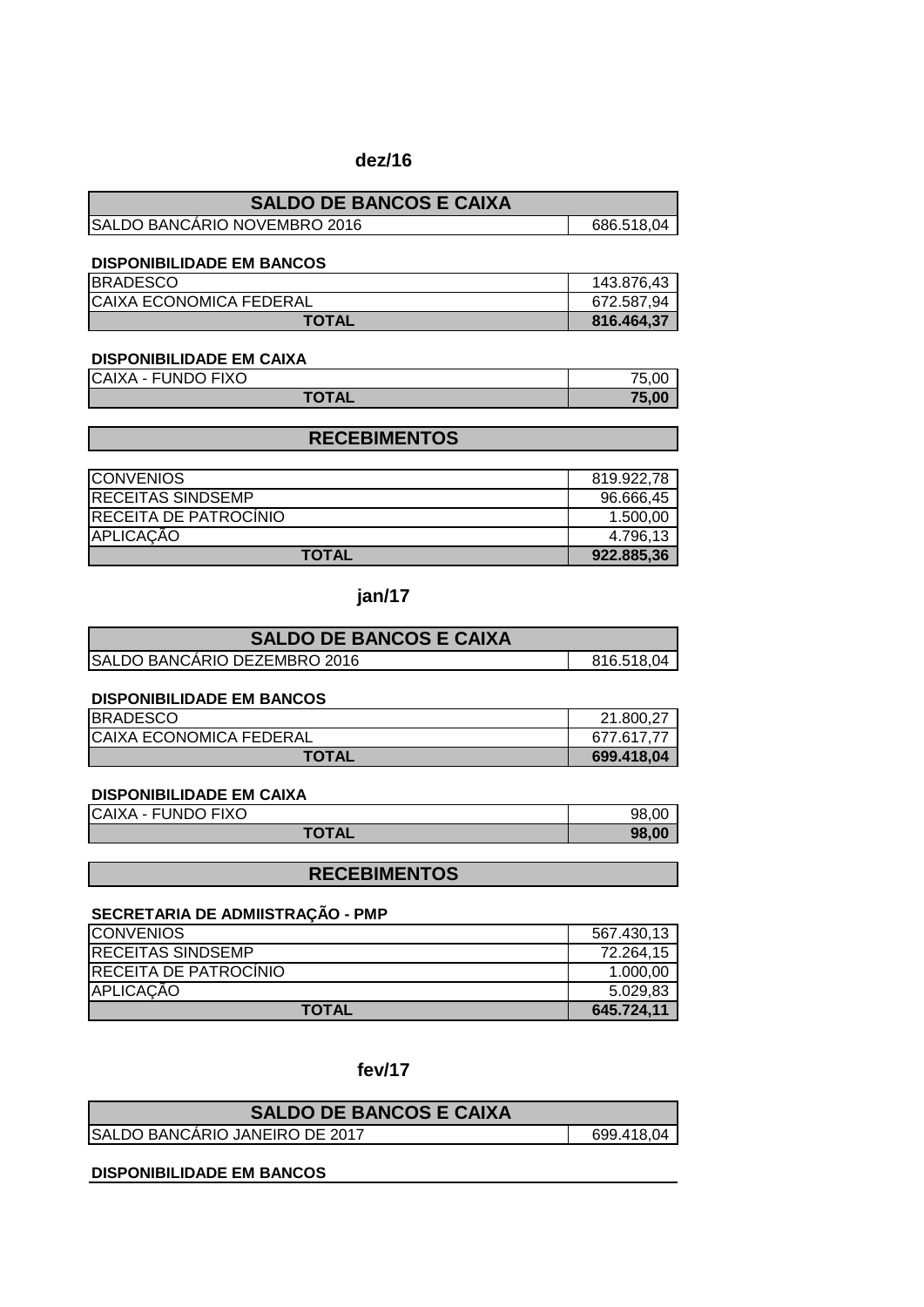| <b>BRADESCO</b>                | 176.273.72 |
|--------------------------------|------------|
| <b>CAIXA ECONOMICA FEDERAL</b> | 682.703,41 |
| <b>TOTAL</b>                   | 858,977.13 |

### **DISPONIBILIDADE EM CAIXA**

| <b>CAIXA - FUNDO FIXO</b> | $\epsilon$ |
|---------------------------|------------|
| <b>TOTAL</b>              | 122,00     |

### **RECEBIMENTOS**

### **SECRETARIA DE ADMIISTRAÇÃO - PMP**

| <b>CONVENIOS</b>         | 686.912.22 |
|--------------------------|------------|
| <b>RECEITAS SINDSEMP</b> | 83.753,91  |
| APLICAÇÃO                | 5.095.64   |
| <b>TOTAL</b>             | 775.761.77 |

### **mar/17**

| <b>SALDO DE BANCOS E CAIXA</b>        |            |
|---------------------------------------|------------|
| <b>ISALDO BANCARIO FEVEREIRO 2017</b> | 858.977,13 |

### **DISPONIBILIDADE EM BANCOS**

| <b>IBRADESCO</b>               | 13.412.50  |
|--------------------------------|------------|
| <b>CAIXA ECONOMICA FEDERAL</b> | 687.494.64 |
| <b>TOTAL</b>                   | 700.907,14 |

#### **DISPONIBILIDADE EM CAIXA**

| CAIXA - FUNDO FIXO | 135,00 |
|--------------------|--------|
| TOTAL              | 135,00 |

### **RECEBIMENTOS**

### **SECRETARIA DE ADMIISTRAÇÃO - PMP**

| <b>CONVENIOS</b>          | 696.968.08 |
|---------------------------|------------|
| <b>IRECEITAS SINDSEMP</b> | 83.923.98  |
| RECEITA DE PATROCÍNIO     | 3.310.00   |
| APLICAÇÃO                 | 4.791.23   |
| <b>TOTAL</b>              | 788.993,29 |

### **abr/17**

| <b>SALDO DE BANCOS E CAIXA</b> |            |
|--------------------------------|------------|
| SALDO BANCÁRIO MARÇO DE 2017   | 700.907.14 |

#### **DISPONIBILIDADE EM BANCOS**

| <b>IBRADESCO</b>               | 150.367,82 |
|--------------------------------|------------|
| <b>CAIXA ECONOMICA FEDERAL</b> | 700.862,40 |
| <b>TOTAL</b>                   | 851.230,22 |

### **DISPONIBILIDADE EM CAIXA**

| CAIXA - FUNDO FIXO |        |
|--------------------|--------|
| <b>TOTAL</b>       | 112,00 |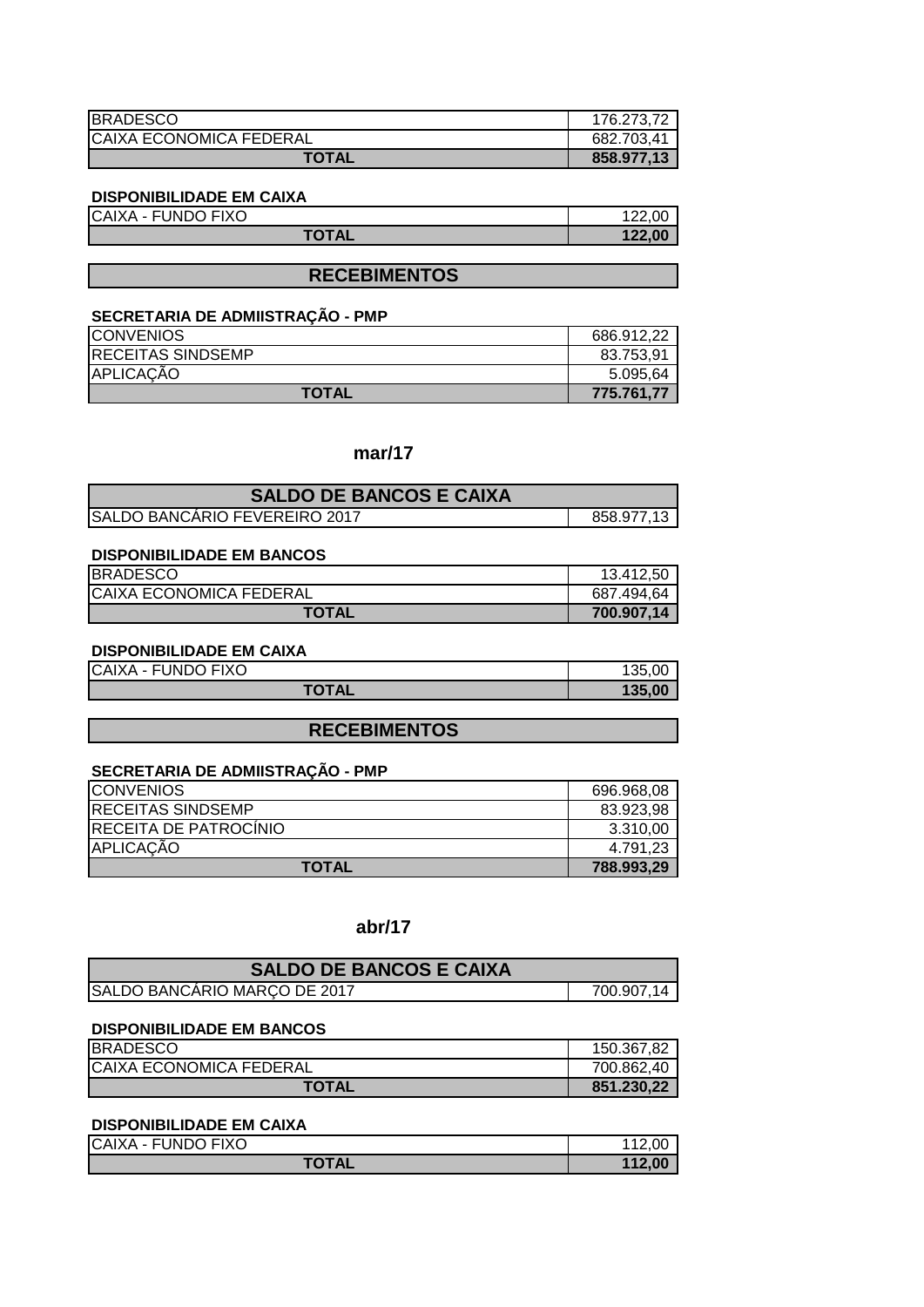### **RECEBIMENTOS**

### **SECRETARIA DE ADMIISTRAÇÃO - PMP**

| <b>CONVENIOS</b>         | 693.550,66 |
|--------------------------|------------|
| <b>RECEITAS SINDSEMP</b> | 105.426,61 |
| <b>APLICAÇÃO</b>         | 5.195.61   |
| <b>TOTAL</b>             | 804.172,88 |

### **mai/17**

| <b>SALDO DE BANCOS E CAIXA</b>   |            |
|----------------------------------|------------|
| <b>SALDO BANCARIO ABRIL 2017</b> | 851.230.22 |

#### **DISPONIBILIDADE EM BANCOS**

| <b>BRADESCO</b>                | 25.729.83  |
|--------------------------------|------------|
| <b>CAIXA ECONOMICA FEDERAL</b> | 826.961.16 |
| <b>TOTAL</b>                   | 852.690.99 |

### **DISPONIBILIDADE EM CAIXA**

| CAIXA - FUNDO FIXC |  |  |
|--------------------|--|--|
|--------------------|--|--|

| <b>CAIXA - FUNDO FIXO</b> | 98.   |
|---------------------------|-------|
| <b>TOTAL</b>              | 98.00 |

## **RECEBIMENTOS**

| <b>ICONVENIOS</b>             | 691.468.07 |
|-------------------------------|------------|
| <b>IRECEITAS SINDSEMP</b>     | 259.932.85 |
| <b>IRECEITA DE PATROCINIO</b> | 2.000.00   |
| <b>APLICACÃO</b>              | 5.326.46   |
| <b>TOTAL</b>                  | 958.727,38 |

## **jun/17**

| <b>SALDO DE BANCOS E CAIXA</b>  |            |
|---------------------------------|------------|
| <b>SALDO BANCARIO MAIO 2017</b> | 852.690.94 |

### **DISPONIBILIDADE EM BANCOS**

| <b>BRADESCO</b>                | 24.297.98  |
|--------------------------------|------------|
| <b>CAIXA ECONOMICA FEDERAL</b> | 833.443,59 |
| <b>TOTAL</b>                   | 857.741.57 |

#### **DISPONIBILIDADE EM CAIXA**

| CAIXA - FUNDO FIXO | 98    |
|--------------------|-------|
| <b>TOTAL</b>       | 98.00 |

## **RECEBIMENTOS**

### **SECRETARIA DE ADMIISTRAÇÃO - PMP**

| <b>TOTAL</b>                  | 792.890,04 |
|-------------------------------|------------|
| APLICACÃO                     | 6.482.43   |
| <b>IRECEITA DE PATROCINIO</b> | 1.000.00   |
| <b>IRECEITAS SINDSEMP</b>     | 90.129.89  |
| <b>ICONVENIOS</b>             | 695.277.72 |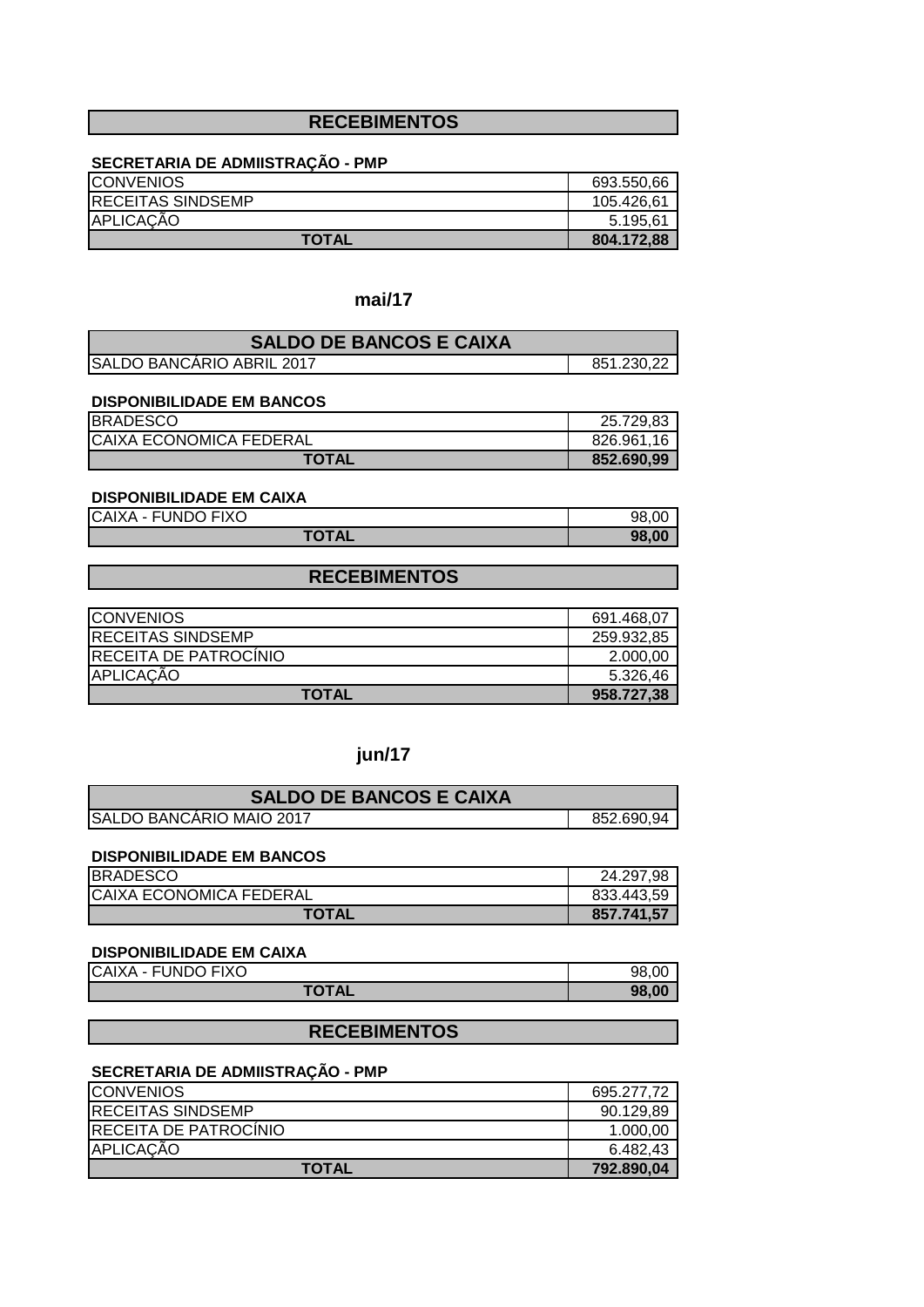## **jul/17**

| <b>SALDO DE BANCOS E CAIXA</b>   |            |
|----------------------------------|------------|
| <b>SALDO BANCARIO JUNHO 2017</b> | 857.741.57 |

### **DISPONIBILIDADE EM BANCOS**

| <b>BRADESCO</b>                | 35.356,16  |
|--------------------------------|------------|
| <b>CAIXA ECONOMICA FEDERAL</b> | 865.756.90 |
| <b>TOTAL</b>                   | 901.113.06 |

#### **DISPONIBILIDADE EM CAIXA**

| <b>CAIXA - FUNDO FIXO</b> | 0۲.ر<br>∩רי |
|---------------------------|-------------|
| <b>TOTAL</b>              | 120,00      |

## **RECEBIMENTOS**

#### **SECRETARIA DE ADMIISTRAÇÃO - PMP**

| <b>ICONVENIOS</b>             | 694.845,32 |
|-------------------------------|------------|
| <b>IRECEITAS SINDSEMP</b>     | 87.926.89  |
| <b>IRECEITA DE PATROCINIO</b> | 1.000.00   |
| <b>APLICAÇÃO</b>              | 6.551.31   |
| <b>TOTAL</b>                  | 790.323,52 |

### **ago/17**

| <b>SALDO DE BANCOS E CAIXA</b>    |            |
|-----------------------------------|------------|
| <b>ISALDO BANCARIO JULHO 2017</b> | 901.113.06 |

#### **DISPONIBILIDADE EM BANCOS**

| <b>IBRADESCO</b>               | 41.873,62  |
|--------------------------------|------------|
| <b>CAIXA ECONOMICA FEDERAL</b> | 845.011.83 |
| <b>TOTAL</b>                   | 886.885,45 |

#### **DISPONIBILIDADE EM CAIXA**

| <b>ICAIXA - FUNDO FIXO</b> |        |
|----------------------------|--------|
| TOTAL                      | 110,00 |

## **RECEBIMENTOS**

### **SECRETARIA DE ADMIISTRAÇÃO - PMP**

| <b>ICONVENIOS</b>             | 698.723.20 |
|-------------------------------|------------|
| <b>IRECEITAS SINDSEMP</b>     | 88.735.31  |
| <b>IRECEITA DE PATROCINIO</b> | 1.000.00   |
| <b>APLICACÃO</b>              | 6.187.93   |
| <b>TOTAL</b>                  | 794.646.44 |

#### **set/17**

| <b>SALDO DE BANCOS E CAIXA</b>     |            |
|------------------------------------|------------|
| <b>ISALDO BANCARIO AGOSTO 2017</b> | 886.885,45 |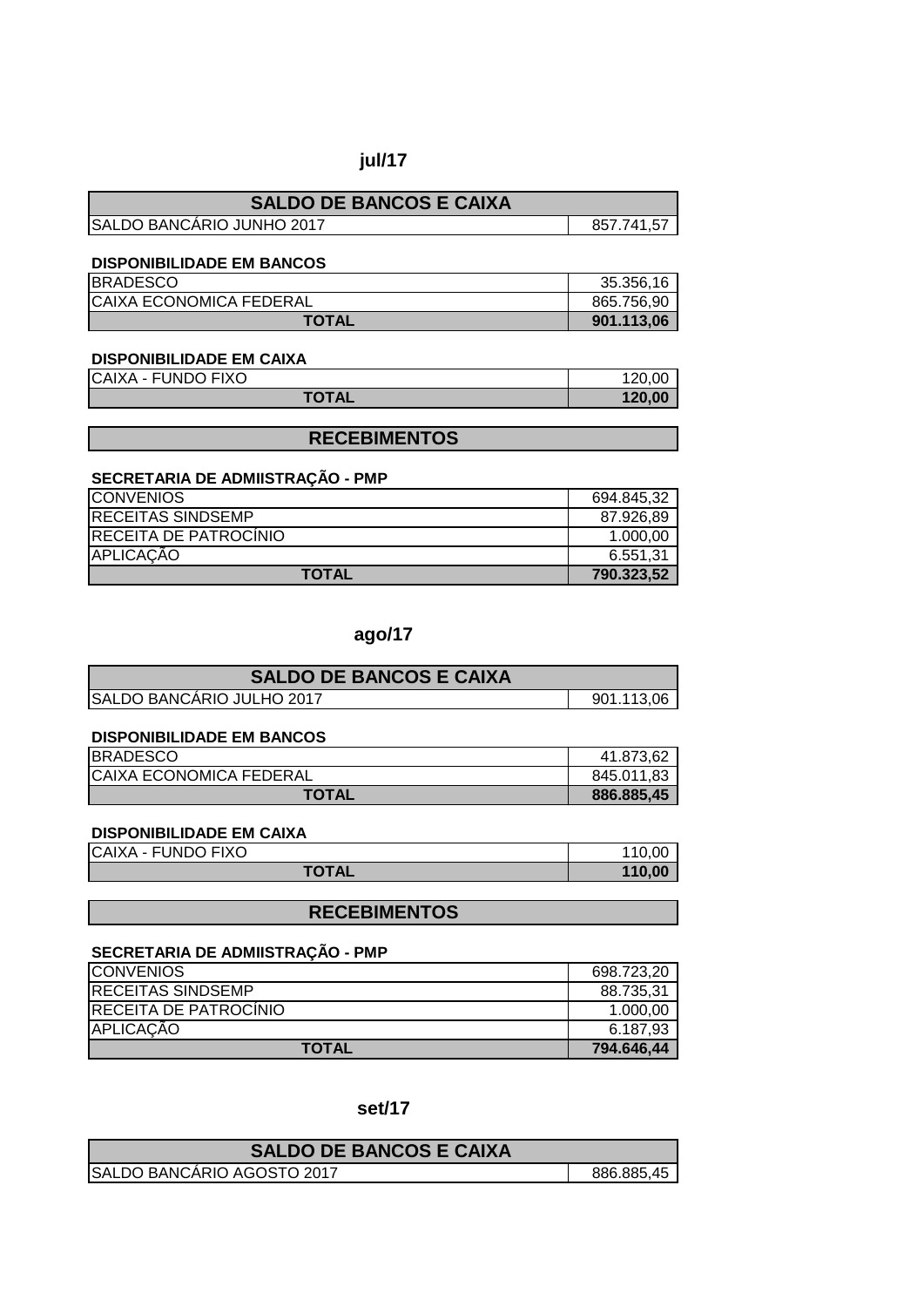#### **DISPONIBILIDADE EM BANCOS**

| <b>BRADESCO</b>                | 46.973.54  |
|--------------------------------|------------|
| <b>CAIXA ECONOMICA FEDERAL</b> | 850.536,54 |
| <b>TOTAL</b>                   | 897.510,08 |

### **DISPONIBILIDADE EM CAIXA**

| CAIXA - FUNDO FIXO | ົ<br>OJ. |
|--------------------|----------|
| <b>TOTAL</b>       | 83.00    |

## **RECEBIMENTOS**

| <b>ICONVENIOS</b>             | 858.108,61 |
|-------------------------------|------------|
| <b>IRECEITAS SINDSEMP</b>     | 99.971,03  |
| <b>IRECEITA DE PATROCINIO</b> | 1.000.00   |
| <b>APLICAÇÃO</b>              | 6.687.00   |
| <b>TOTAL</b>                  | 965.766,64 |

### **out/17**

| <b>SALDO DE BANCOS E CAIXA</b>       |            |
|--------------------------------------|------------|
| <b>ISALDO BANCARIO SETEMBRO 2017</b> | 897.510,08 |

## **DISPONIBILIDADE EM BANCOS**

| <b>IBRADESCO</b>               | 200.965.87   |
|--------------------------------|--------------|
| <b>CAIXA ECONOMICA FEDERAL</b> | 860.503.04   |
| <b>TOTAL</b>                   | 1.061.468,91 |

### **DISPONIBILIDADE EM CAIXA**

| CAIXA - FUNDO FIXO | 130    |
|--------------------|--------|
| <b>TOTAL</b>       | 130,00 |

### **RECEBIMENTOS**

### **SECRETARIA DE ADMIISTRAÇÃO - PMP**

| <b>ICONVENIOS</b>             | 871.064,34 |
|-------------------------------|------------|
| <b>IRECEITAS SINDSEMP</b>     | 88.970.62  |
| <b>IRECEITA DE PATROCINIO</b> | 1.000.00   |
| <b>APLICACÃO</b>              | 3.229.74   |
| <b>TOTAL</b>                  | 964.264,70 |

### **nov/17**

| <b>SALDO DE BANCOS E CAIXA</b>      |              |
|-------------------------------------|--------------|
| <b>ISALDO BANCARIO OUTUBRO 2017</b> | 1.061.468.91 |

### **DISPONIBILIDADE EM BANCOS**

| <b>TOTAL</b>                   | 1.060.476,03 |
|--------------------------------|--------------|
| <b>CAIXA ECONOMICA FEDERAL</b> | 859.400.16   |
| <b>BRADESCO</b>                | 201.075,87   |

#### **DISPONIBILIDADE EM CAIXA**

| <b>UNDO FIXC</b><br><b>ICA</b><br>$\mathbf{w}$<br>$\Lambda$<br>-<br>--<br>. $N_{\rm A}$ | 70.<br>ΩC |
|-----------------------------------------------------------------------------------------|-----------|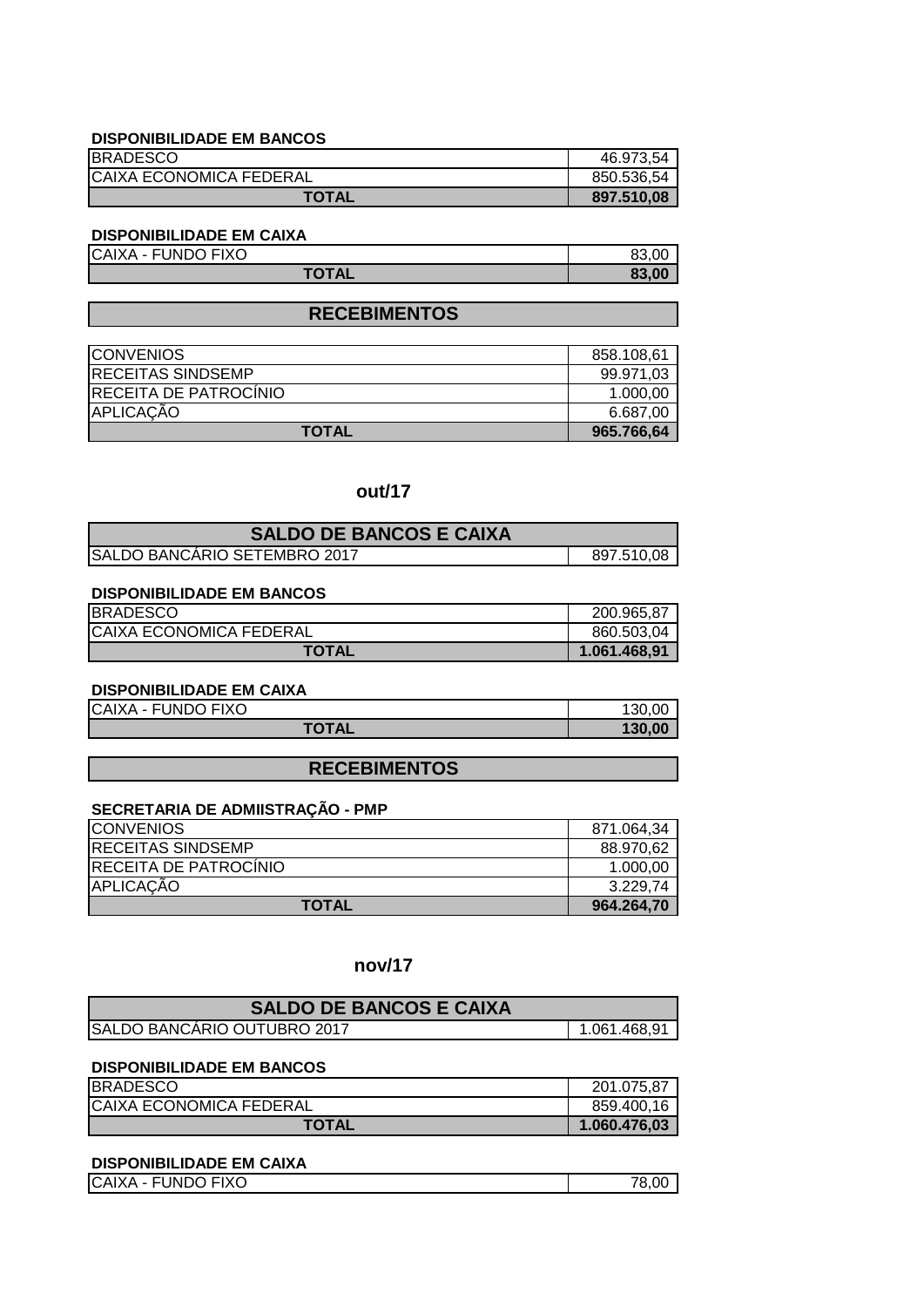| <b>TOTAL</b> | 78,00 |
|--------------|-------|
|              |       |

## **RECEBIMENTOS**

| <b>CONVENIOS</b>         | 1.050.885,17 |
|--------------------------|--------------|
| <b>RECEITAS SINDSEMP</b> | 103.899.11   |
| APLICAÇÃO                | 2.392.79     |
| <b>TOTAL</b>             | 1.157.177,07 |

## **dez/17**

| <b>SALDO DE BANCOS E CAIXA</b>       |              |
|--------------------------------------|--------------|
| <b>ISALDO BANCARIO NOVEMBRO 2017</b> | 1.060.476,03 |

### **DISPONIBILIDADE EM BANCOS**

| <b>BRADESCO</b>                | 596.190,62   |
|--------------------------------|--------------|
| <b>CAIXA ECONOMICA FEDERAL</b> | 862.678.39   |
| <b>TOTAL</b>                   | 1.458.869,01 |

### **DISPONIBILIDADE EM CAIXA**

| CAIXA - FUNDO FIXO | 112.00 |
|--------------------|--------|
| <b>TOTAL</b>       | 112,00 |

## **RECEBIMENTOS**

| <b>ICONVENIOS</b>        | 1.282.009,34 |
|--------------------------|--------------|
| <b>RECEITAS SINDSEMP</b> | 89.377.73    |
| APLICAÇÃO                | 3.278.23     |
| <b>TOTAL</b>             | 1.374.665,30 |

## **jan/18**

| <b>SALDO DE BANCOS E CAIXA</b>      |              |
|-------------------------------------|--------------|
| <b>SALDO BANCARIO DEZEMBRO 2017</b> | 1.458.869.01 |

#### **DISPONIBILIDADE EM BANCOS**

| <b>IBRADESCO</b>               | 204.247.16   |
|--------------------------------|--------------|
| <b>CAIXA ECONOMICA FEDERAL</b> | 857.208,86   |
| <b>TOTAL</b>                   | 1.061.456,02 |

### **DISPONIBILIDADE EM CAIXA**

| CAIXA - FUNDO FIXO |        |
|--------------------|--------|
| <b>TOTAL</b>       | 110,00 |

## **RECEBIMENTOS**

| <b>CONVENIOS</b>          | 455.464.77 |
|---------------------------|------------|
| <b>IRECEITAS SINDSEMP</b> | 89.978,51  |
| APLICAÇÃO                 | 3.300.47   |
| <b>TOTAL</b>              | 548.743,75 |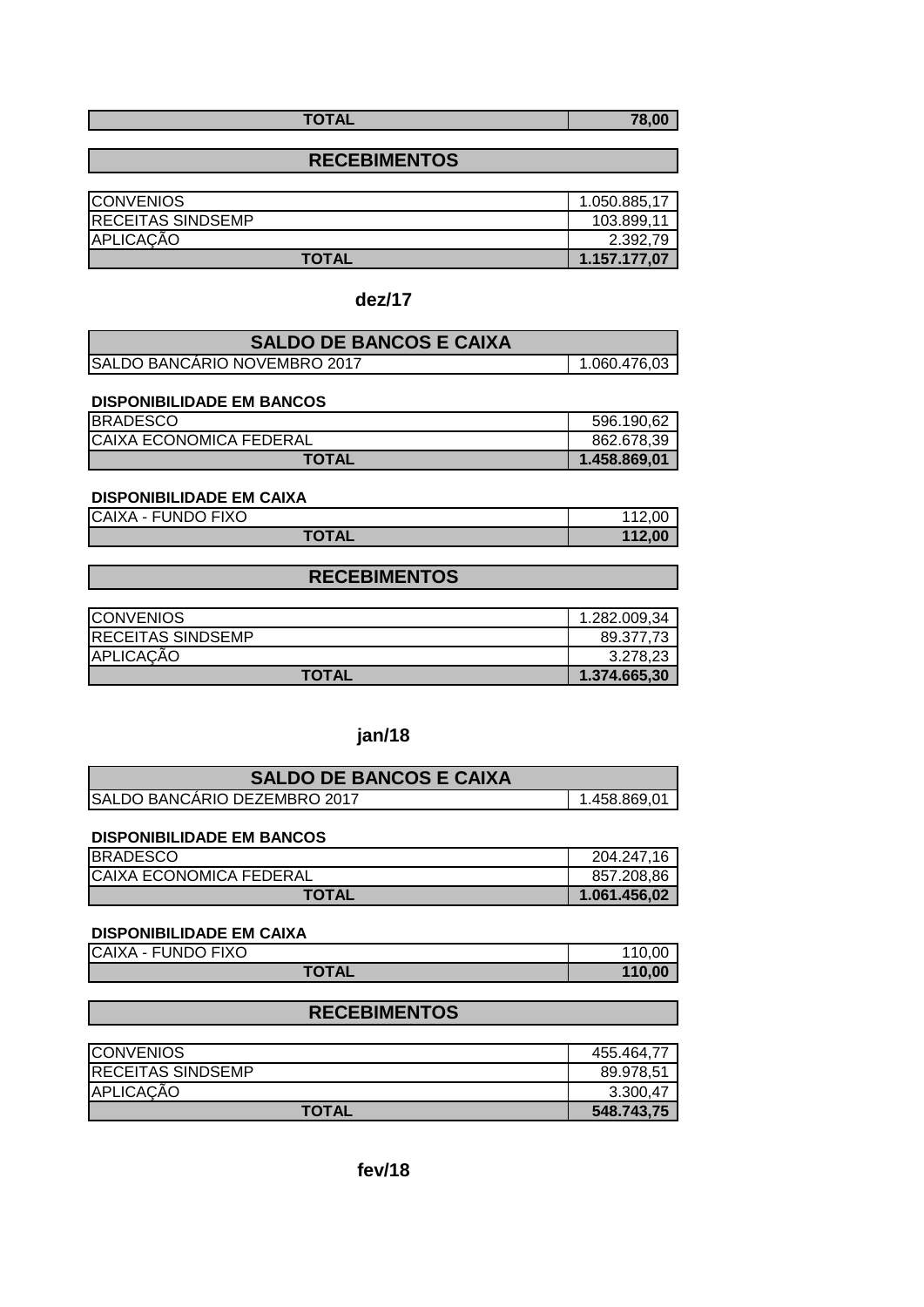| <b>SALDO DE BANCOS E CAIXA</b> |                |
|--------------------------------|----------------|
| SALDO BANCÁRIO JANEIRO 2018    | $1.061.456,02$ |

#### **DISPONIBILIDADE EM BANCOS**

| <b>IBRADESCO</b>               | 455.960.69   |
|--------------------------------|--------------|
| <b>CAIXA ECONOMICA FEDERAL</b> | 766.823.12   |
| <b>TOTAL</b>                   | 1.222.783.81 |

#### **DISPONIBILIDADE EM CAIXA**

| CAIXA - FUNDO FIXO | 50.8F |
|--------------------|-------|
| TOTAL              | 50.86 |

### **RECEBIMENTOS**

| <b>CONVENIOS</b>         | 392.458,05 |
|--------------------------|------------|
| <b>RECEITAS SINDSEMP</b> | 87.479.35  |
| APLICAÇÃO                | 3.568,98   |
| <b>TOTAL</b>             | 483.506,38 |

### **mar/18**

| <b>SALDO DE BANCOS E CAIXA</b> |              |
|--------------------------------|--------------|
| ISALDO BANCARIO FEVEREIRO 2018 | 1.222.783.81 |

#### **DISPONIBILIDADE EM BANCOS**

| <b>IBRADESCO</b>               | 241.858,1  |
|--------------------------------|------------|
| <b>CAIXA ECONOMICA FEDERAL</b> | 707.427.22 |
| <b>TOTAL</b>                   | 949.285,39 |

#### **DISPONIBILIDADE EM CAIXA**

CAIXA - FUNDO FIXO 84,00

**TOTAL 84,00**

### **RECEBIMENTOS**

### **SECRETARIA DE ADMIISTRAÇÃO - PMP**

| <b>CONVENIOS</b>          | 874.517.68 |
|---------------------------|------------|
| <b>IRECEITAS SINDSEMP</b> | 89.724.19  |
| APLICAÇÃO                 | 1.231.34   |
| <b>TOTAL</b>              | 965.473.21 |

### **abr/18**

| <b>SALDO DE BANCOS E CAIXA</b> |            |
|--------------------------------|------------|
| SALDO BANCÁRIO MARÇO 2018      | 949.285.39 |

#### **DISPONIBILIDADE EM BANCOS**

| <b>IBRADESCO</b>               | 236.839,82 |
|--------------------------------|------------|
| <b>CAIXA ECONOMICA FEDERAL</b> | 650.642.99 |
| <b>TOTAL</b>                   | 887.482,81 |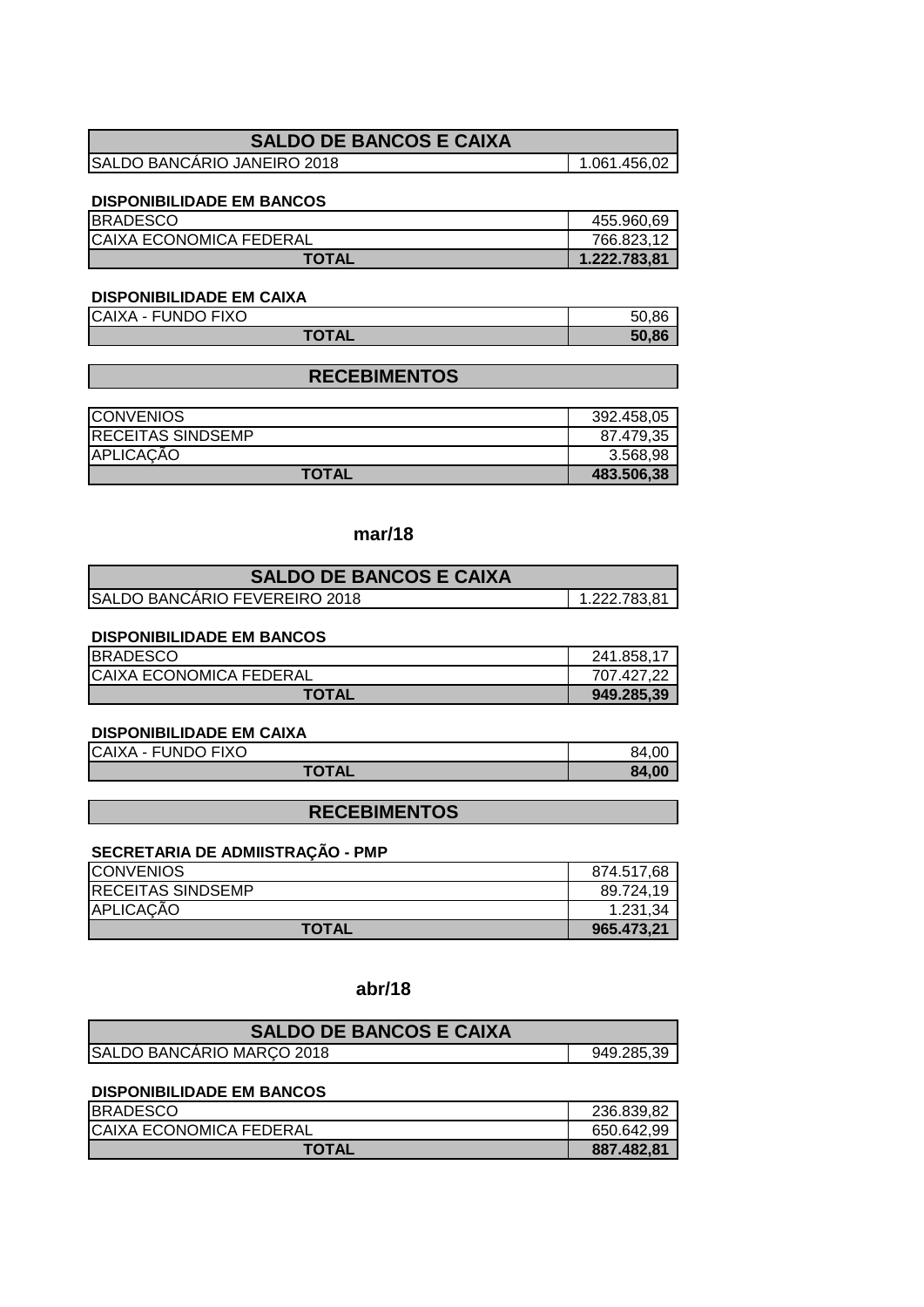#### **DISPONIBILIDADE EM CAIXA**

| <b>CAIXA</b><br>UNDO FIXO<br>LEP" | ОC |
|-----------------------------------|----|
| <b>TOTAL</b>                      |    |
|                                   |    |

### **RECEBIMENTOS**

#### **SECRETARIA DE ADMIISTRAÇÃO - PMP**

| <b>ICONVENIOS</b>         | 873.872.79 |
|---------------------------|------------|
| <b>IRECEITAS SINDSEMP</b> | 93.459.64  |
| APLICAÇÃO                 | 2.246.63   |
| <b>TOTAL</b>              | 969.579,06 |

### **mai/18**

| <b>SALDO DE BANCOS E CAIXA</b>   |            |
|----------------------------------|------------|
| <b>SALDO BANCARIO ABRIL 2018</b> | 887.482.81 |

#### **DISPONIBILIDADE EM BANCOS**

| <b>IBRADESCO</b>               | 48.476.07  |
|--------------------------------|------------|
| <b>CAIXA ECONOMICA FEDERAL</b> | 506.032.22 |
| <b>TOTAL</b>                   | 554.508.29 |

#### **DISPONIBILIDADE EM CAIXA**

| <b>CAIXA - FUNDO FIXO</b> | 119.00 |
|---------------------------|--------|
| <b>TOTAL</b>              | 119,00 |

### **RECEBIMENTOS**

#### **SECRETARIA DE ADMIISTRAÇÃO - PMP**

| <b>ICONVENIOS</b>         | 683.130.86 |
|---------------------------|------------|
| <b>IRECEITAS SINDSEMP</b> | 94.328.57  |
| APLICAÇÃO                 | 1.533.23   |
| <b>TOTAL</b>              | 778.992.66 |

**jun/18**

| <b>SALDO DE BANCOS E CAIXA</b>  |            |
|---------------------------------|------------|
| <b>SALDO BANCARIO MAIO 2018</b> | 554.508.29 |

#### **DISPONIBILIDADE EM BANCOS**

| <b>IBRADESCO</b>               | 63.482,22  |
|--------------------------------|------------|
| <b>CAIXA ECONOMICA FEDERAL</b> | 410.064,35 |
| <b>TOTAL</b>                   | 473.546,57 |

#### **DISPONIBILIDADE EM CAIXA**

| CAIXA - FUNDO FIXO | 35.00 |
|--------------------|-------|
| TOTAL              | 35.00 |

### **RECEBIMENTOS**

### **SECRETARIA DE ADMIISTRAÇÃO - PMP**

CONVENIOS 872.641,38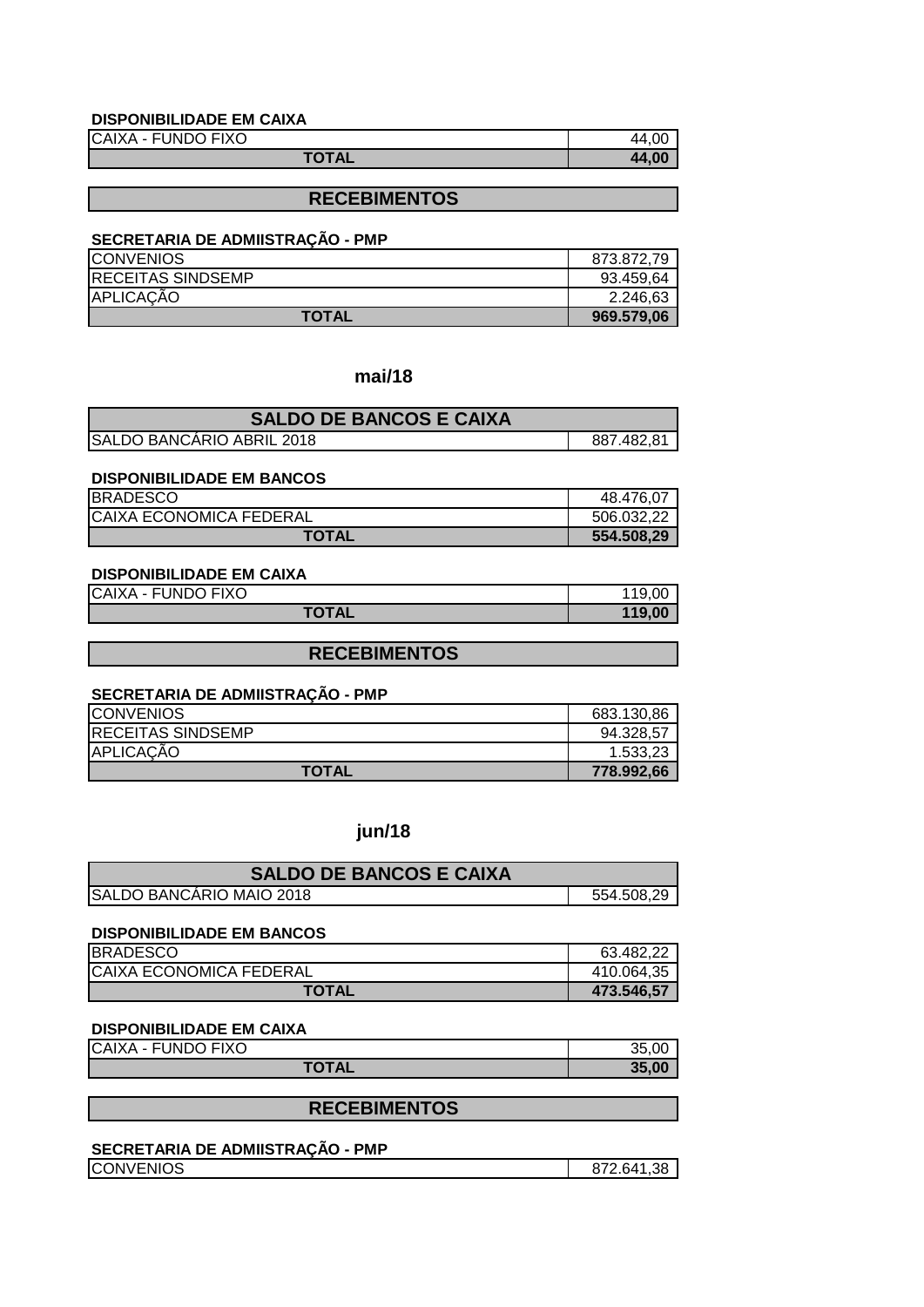| <b>RECEITAS SINDSEMP</b> | 94.103.57  |
|--------------------------|------------|
| <b>APLICAÇÃO</b>         | 1.505.18   |
| <b>TOTAL</b>             | 968.250.13 |

## **jul/18**

| <b>SALDO DE BANCOS E CAIXA</b>    |            |
|-----------------------------------|------------|
| <b>ISALDO BANCARIO JUNHO 2018</b> | 473.546.57 |

#### **DISPONIBILIDADE EM BANCOS**

| <b>BRADESCO</b>                | .66<br>63.891, |
|--------------------------------|----------------|
| <b>CAIXA ECONOMICA FEDERAL</b> | 223.058,98     |
| <b>TOTAL</b>                   | 286.950.64     |

### **DISPONIBILIDADE EM CAIXA**

| CAIXA - FUNDO FIXO | 87.00 |
|--------------------|-------|
| TOTAL              | 87,00 |

## **RECEBIMENTOS**

| <b>CONVENIOS</b>          | 1.065.616,98 |
|---------------------------|--------------|
| <b>IRECEITAS SINDSEMP</b> | 110.294.62   |
| <b>APLICAÇÃO</b>          | 2.076.99     |
| <b>TOTAL</b>              | 1.177.988.59 |

## **ago/18**

| <b>SALDO DE BANCOS E CAIXA</b>    |            |
|-----------------------------------|------------|
| <b>ISALDO BANCARIO JULHO 2018</b> | 286.950.64 |

### **DISPONIBILIDADE EM BANCOS**

| <b>BRADESCO</b>                | 260.352.10 |
|--------------------------------|------------|
| <b>CAIXA ECONOMICA FEDERAL</b> | 152.265.12 |
| <b>TOTAL</b>                   | 412.617.22 |

### **DISPONIBILIDADE EM CAIXA**

| <b>CAIXA - FUNDO FIXO</b> | 110.00 |
|---------------------------|--------|
| <b>TOTAL</b>              | 110.00 |

## **RECEBIMENTOS**

| <b>CONVENIOS</b>         | 1.057.914,54 |
|--------------------------|--------------|
| <b>RECEITAS SINDSEMP</b> | 110.294,62   |
| APLICAÇÃO                | 1.515.14     |
| <b>TOTAL</b>             | 1.169.724,30 |

#### **set/18**

| <b>SALDO DE BANCOS E CAIXA</b>     |            |
|------------------------------------|------------|
| <b>ISALDO BANCARIO AGOSTO 2018</b> | 412.617.22 |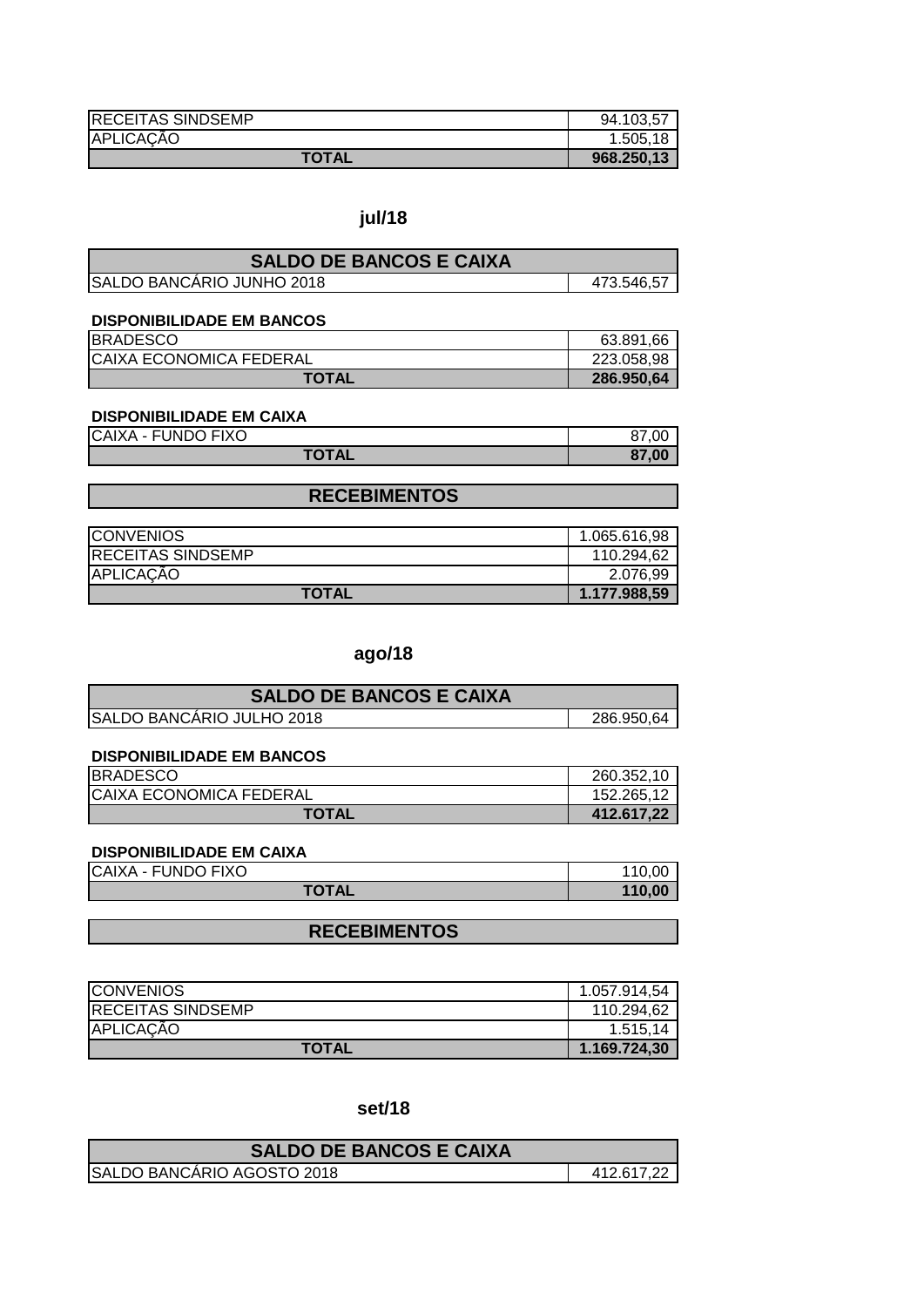#### **DISPONIBILIDADE EM BANCOS**

| <b>BRADESCO</b>                | 64.288.96  |
|--------------------------------|------------|
| <b>CAIXA ECONOMICA FEDERAL</b> | 45.127.74  |
| <b>TOTAL</b>                   | 109.416,70 |

### **DISPONIBILIDADE EM CAIXA**

| CAIXA - FUNDO FIXO | 112 00 |
|--------------------|--------|
| <b>TOTAL</b>       | 112,00 |

### **RECEBIMENTOS**

#### **SECRETARIA DE ADMIISTRAÇÃO - PMP**

| <b>ICONVENIOS</b>        | 701.253.63 |
|--------------------------|------------|
| <b>RECEITAS SINDSEMP</b> | 77.764,60  |
| APLICAÇÃO                | 700.23     |
| <b>TOTAL</b>             | 779.718.46 |

### **out/18**

| <b>SALDO DE BANCOS E CAIXA</b>       |            |
|--------------------------------------|------------|
| <b>ISALDO BANCARIO SETEMBRO 2018</b> | 109.416.70 |

### **DISPONIBILIDADE EM BANCOS**

| <b>BRADESCO</b>                | 56.416,92 |
|--------------------------------|-----------|
| <b>CAIXA ECONOMICA FEDERAL</b> | 6.856.79  |
| TOTAL                          | 63.273.71 |

### **DISPONIBILIDADE EM CAIXA**

| CAIXA - FUNDO FIXO | 130.0 <sub>0</sub> |
|--------------------|--------------------|
| <b>TOTAL</b>       | 130,00             |

### **RECEBIMENTOS**

### **SECRETARIA DE ADMIISTRAÇÃO - PMP**

| <b>ICONVENIOS</b>         | 895.762.99 |
|---------------------------|------------|
| <b>IRECEITAS SINDSEMP</b> | 94.333.08  |
| APLICAÇÃO                 | 35.00      |
| <b>TOTAL</b>              | 990.131.07 |

### **nov/18**

| <b>SALDO DE BANCOS E CAIXA</b>      |            |
|-------------------------------------|------------|
| <b>ISALDO BANCARIO OUTUBRO 2018</b> | 101.929.11 |

#### **DISPONIBILIDADE EM BANCOS**

| <b>BRADESCO</b>                | 25.168.02 |
|--------------------------------|-----------|
| <b>CAIXA ECONOMICA FEDERAL</b> | 56.       |
| <b>TOTAL</b>                   | 25.224.81 |

### **DISPONIBILIDADE EM CAIXA**

| <b>CAIXA</b><br><b>- FUNDO FIXO</b> | 68.00 |
|-------------------------------------|-------|
| <b>TOTAL</b>                        | 68.00 |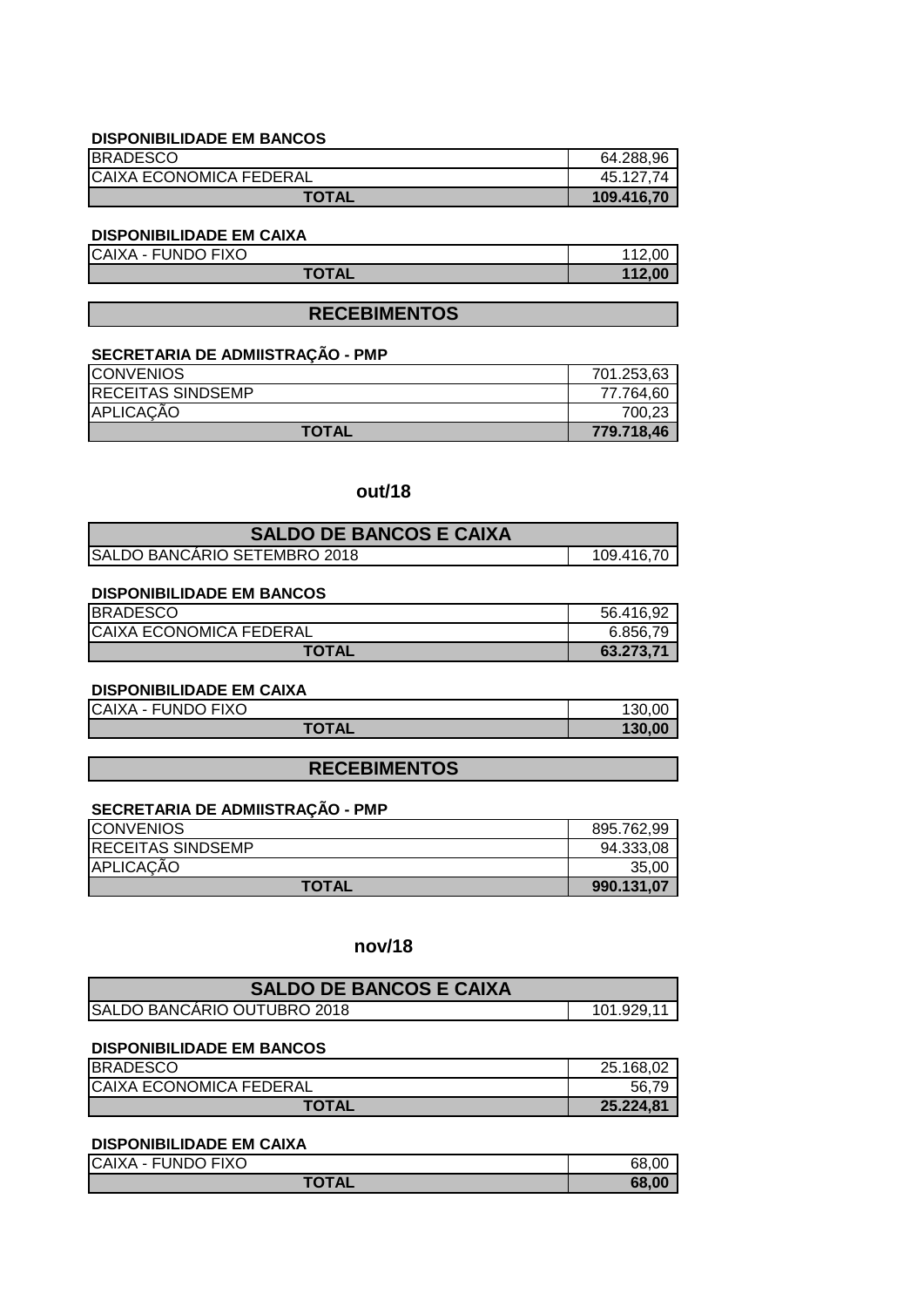### **RECEBIMENTOS**

### **SECRETARIA DE ADMIISTRAÇÃO - PMP**

| <b>ICONVENIOS</b>        | 1.178.641,37 |
|--------------------------|--------------|
| <b>RECEITAS SINDSEMP</b> | 94.331.29    |
| APLICAÇÃO                |              |
| <b>TOTAL</b>             | 1.272.984,66 |

#### **dez/18**

| <b>SALDO DE BANCOS E CAIXA</b>       |  |
|--------------------------------------|--|
| <b>ISALDO BANCARIO NOVEMBRO 2018</b> |  |

#### **DISPONIBILIDADE EM BANCOS**

| <b>BRADESCO</b>                | 694.965.87 |
|--------------------------------|------------|
| <b>CAIXA ECONOMICA FEDERAL</b> | 36.00      |
| <b>TOTAL</b>                   | 695.001.87 |

#### **DISPONIBILIDADE EM CAIXA**

| e. |  |
|----|--|

# CAIXA - FUNDO FIXO<br>
TOTAL 50,86

### **RECEBIMENTOS**

#### **SECRETARIA DE ADMIISTRAÇÃO - PMP**

| <b>CONVENIOS</b>          | 1.753.519,92 |
|---------------------------|--------------|
| <b>IRECEITAS SINDSEMP</b> | 163.611.88   |
| APLICAÇÃO                 | 19.18        |
| <b>TOTAL</b>              | 1.917.150,98 |

### **jan/19**

| <b>SALDO DE BANCOS E CAIXA</b>       |            |
|--------------------------------------|------------|
| <b>ISALDO BANCARIO DEZEMBRO 2018</b> | 695.001.87 |

#### **DISPONIBILIDADE EM BANCOS**

| <b>BRADESCO</b>                | 264.676.80 |
|--------------------------------|------------|
| <b>CAIXA ECONOMICA FEDERAL</b> | .00        |
| <b>TOTAL</b>                   | 264.677.80 |

#### **DISPONIBILIDADE EM CAIXA**

| CAIXA - FUNDO FIXO | 135.00 |
|--------------------|--------|
| TOTAL              | 135.00 |

### **RECEBIMENTOS**

### **SECRETARIA DE ADMIISTRAÇÃO - PMP**

| <b>CONVENIOS</b>          | 597.490,52 |
|---------------------------|------------|
| <b>IRECEITAS SINDSEMP</b> | 46.075.87  |
| APLICAÇÃO                 | 16.00      |
| <b>TOTAL</b>              | 643.566.39 |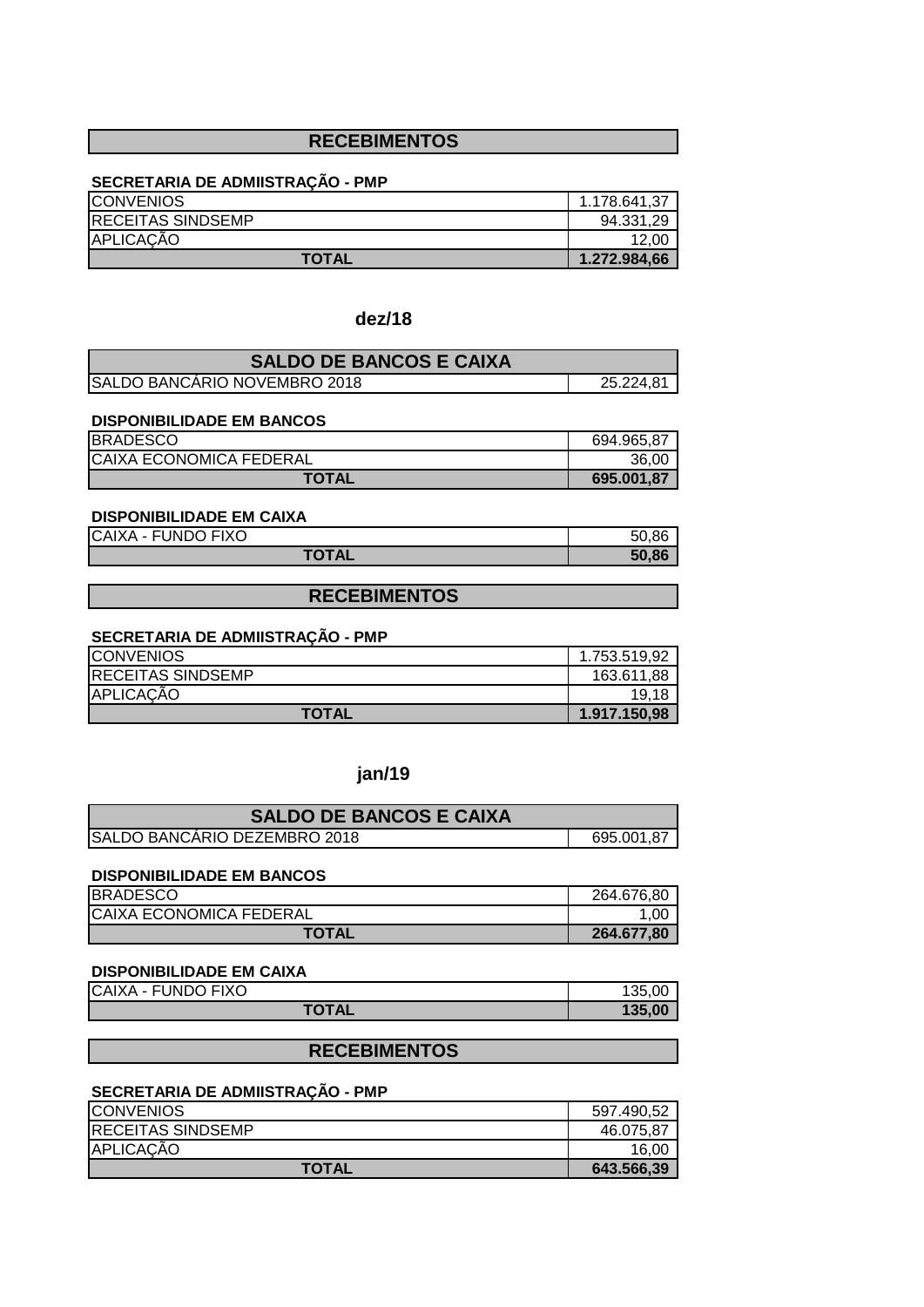JUVENIO FRANCISCO BARBOSA DIRETOR FINANCEIRO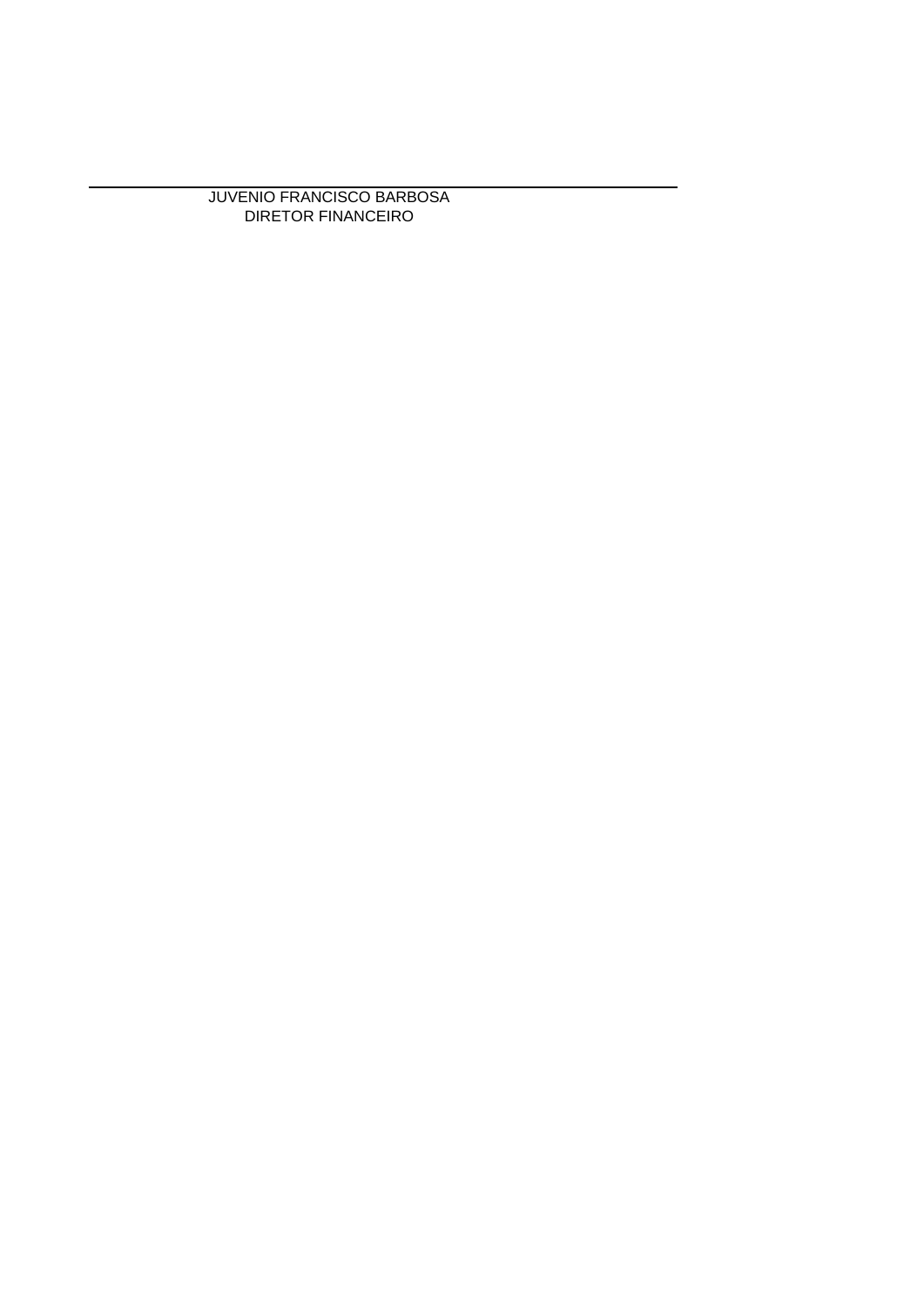513.322,78

 $\sim$  -  $\sim$   $\sim$ 

 $\sim$  -  $\sim$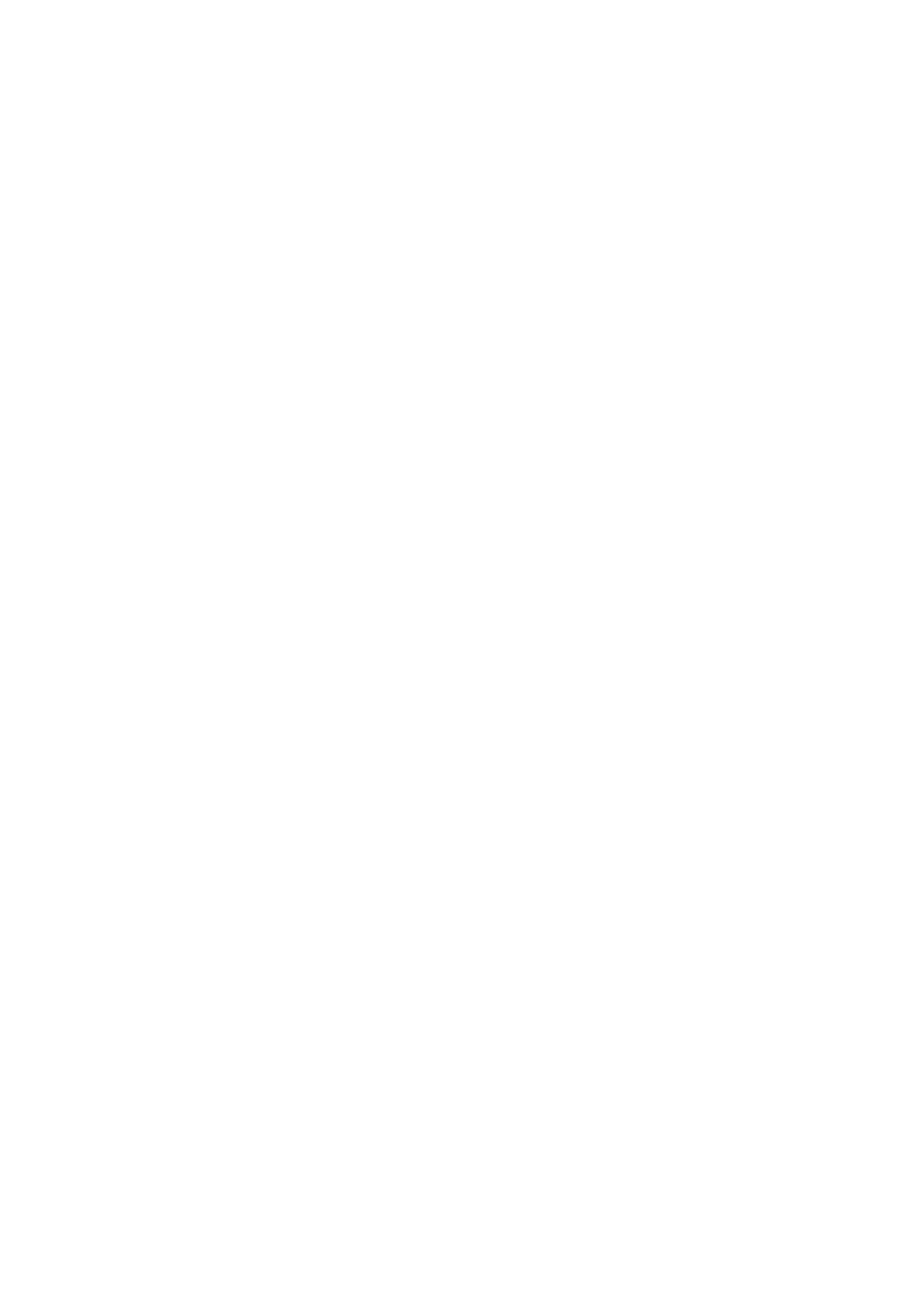526.833,10

507.060,61

-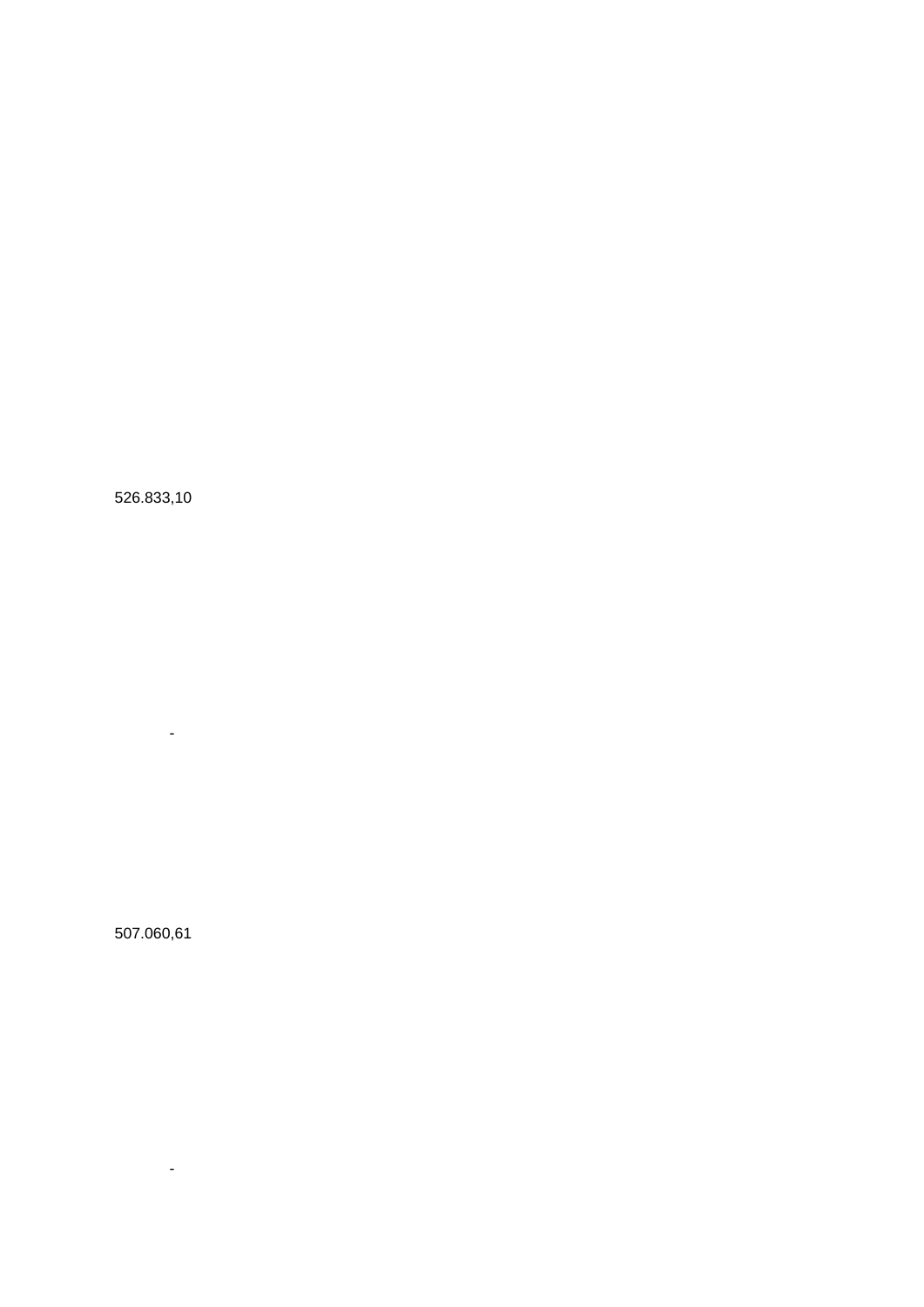644.312,29

679.157,73

-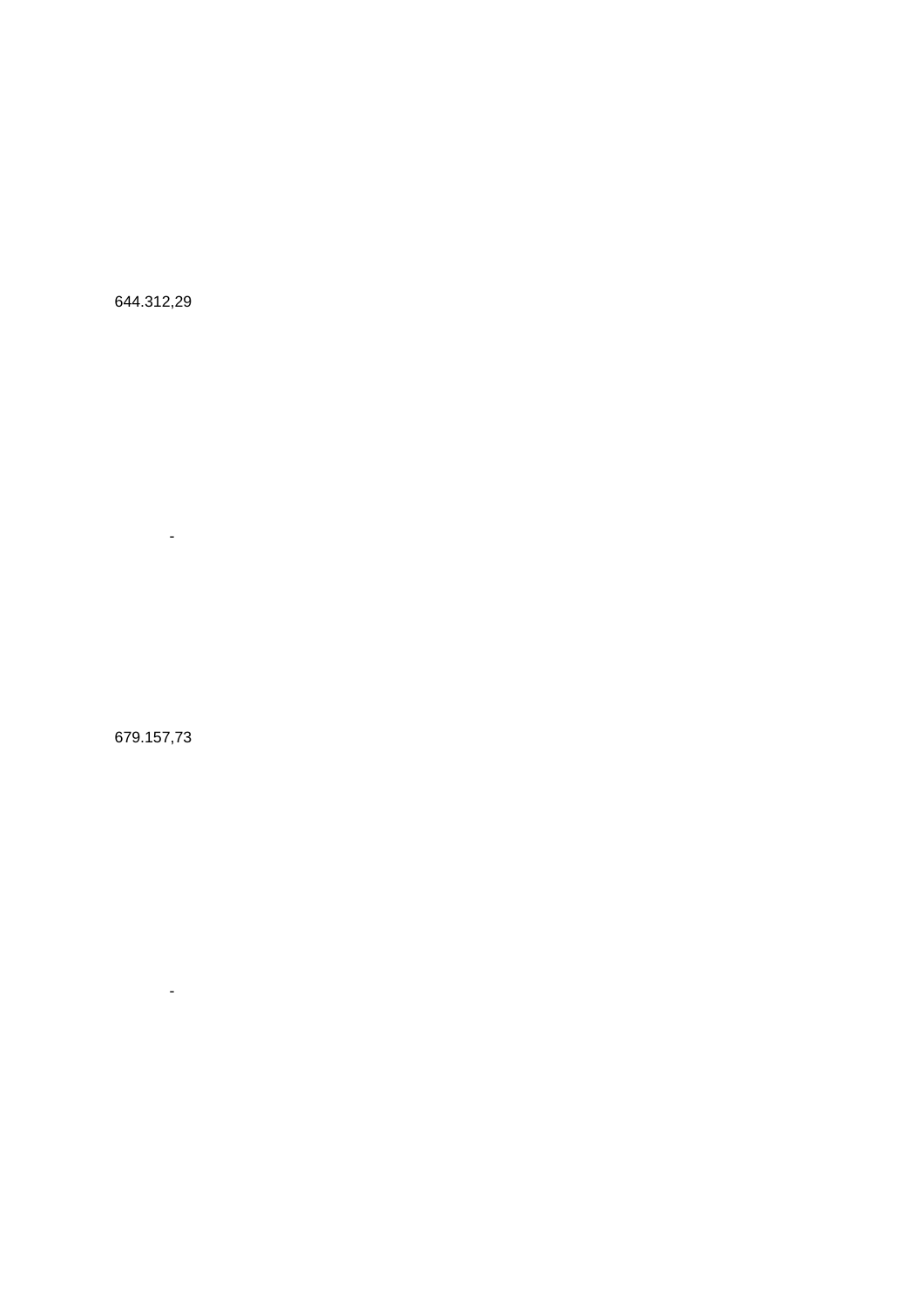749.848,39

683.346,05

-

572.428,37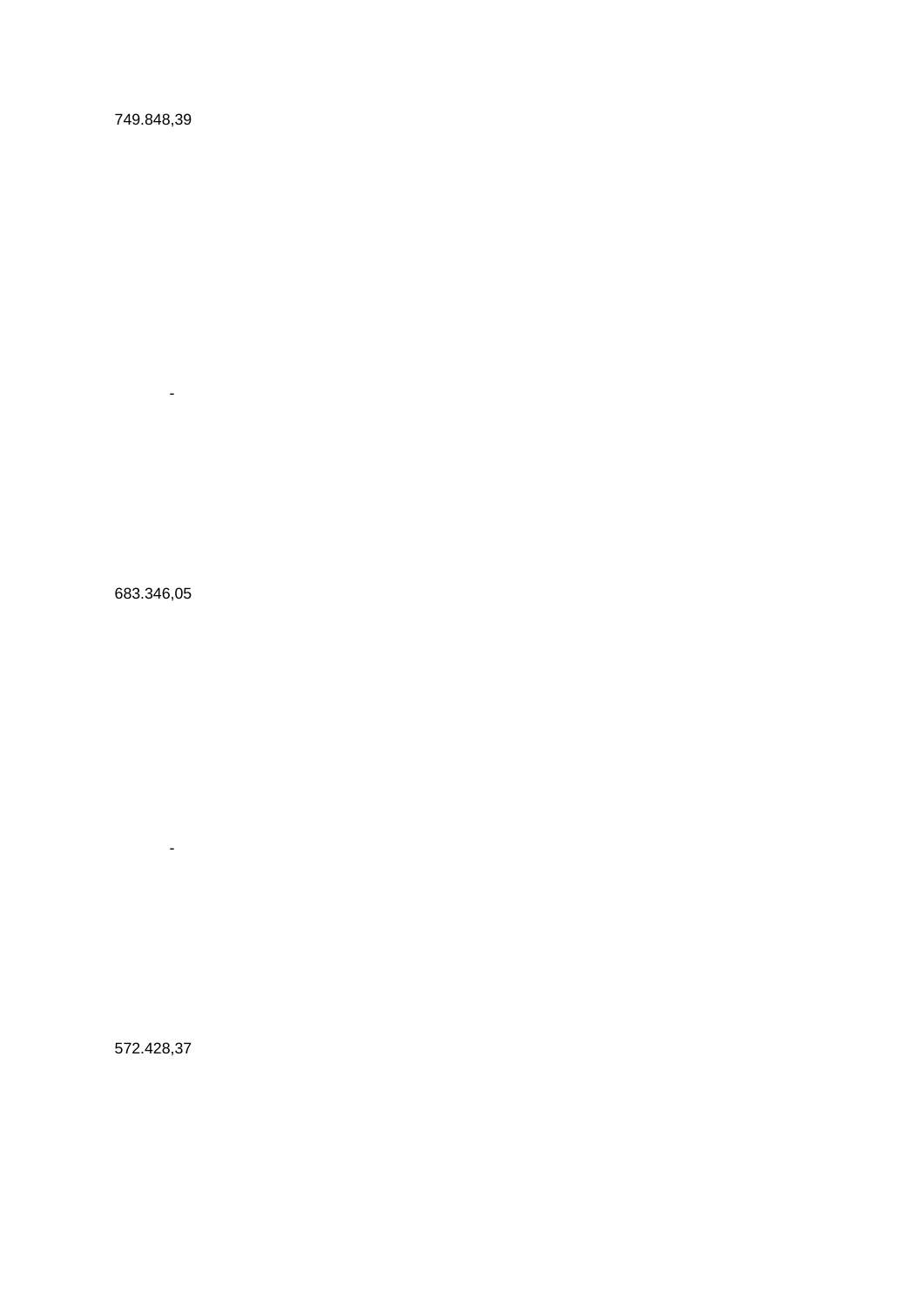674.938,06

 $\sim$ 

686.648,04

-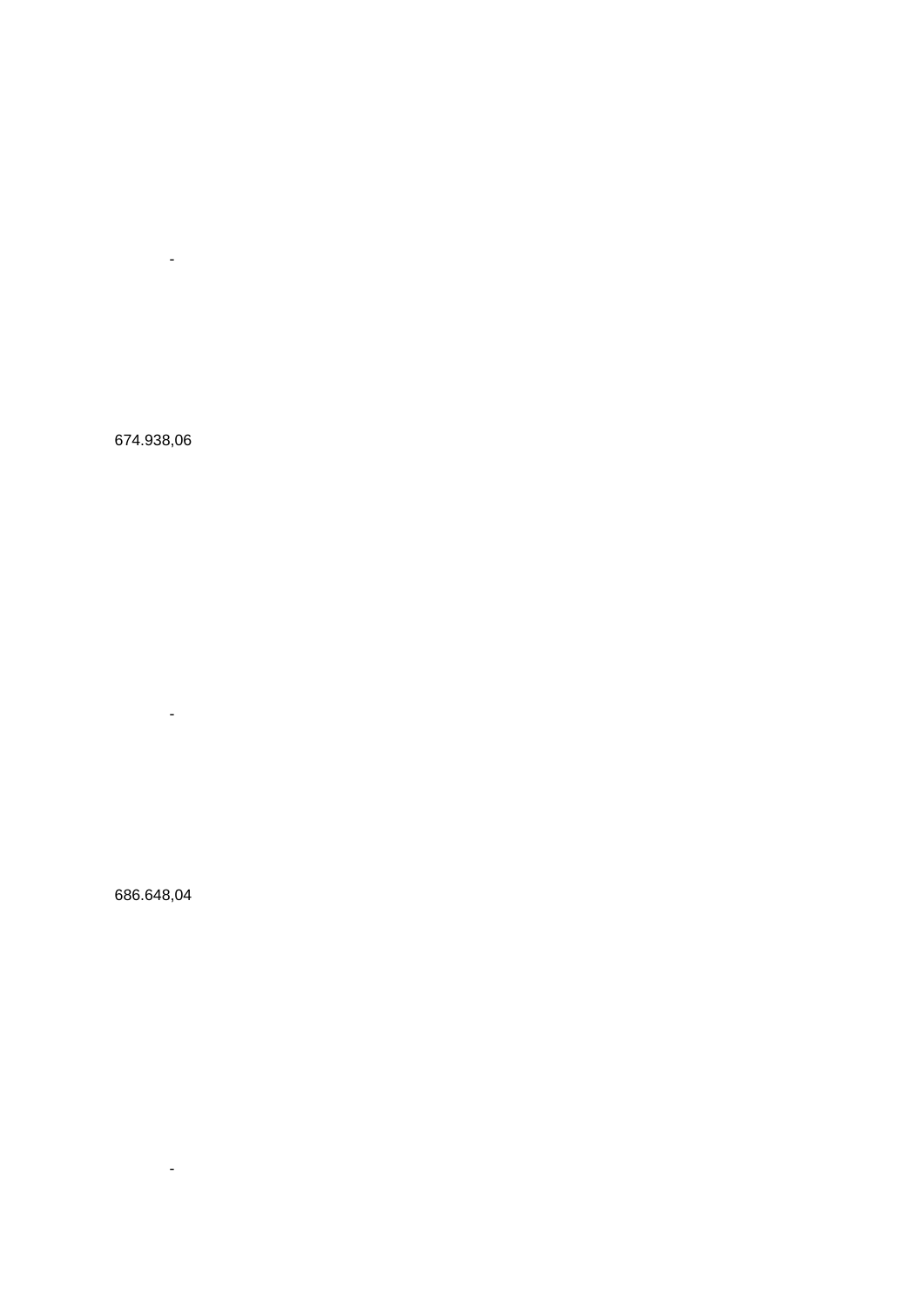816.539,37

699.516,04

-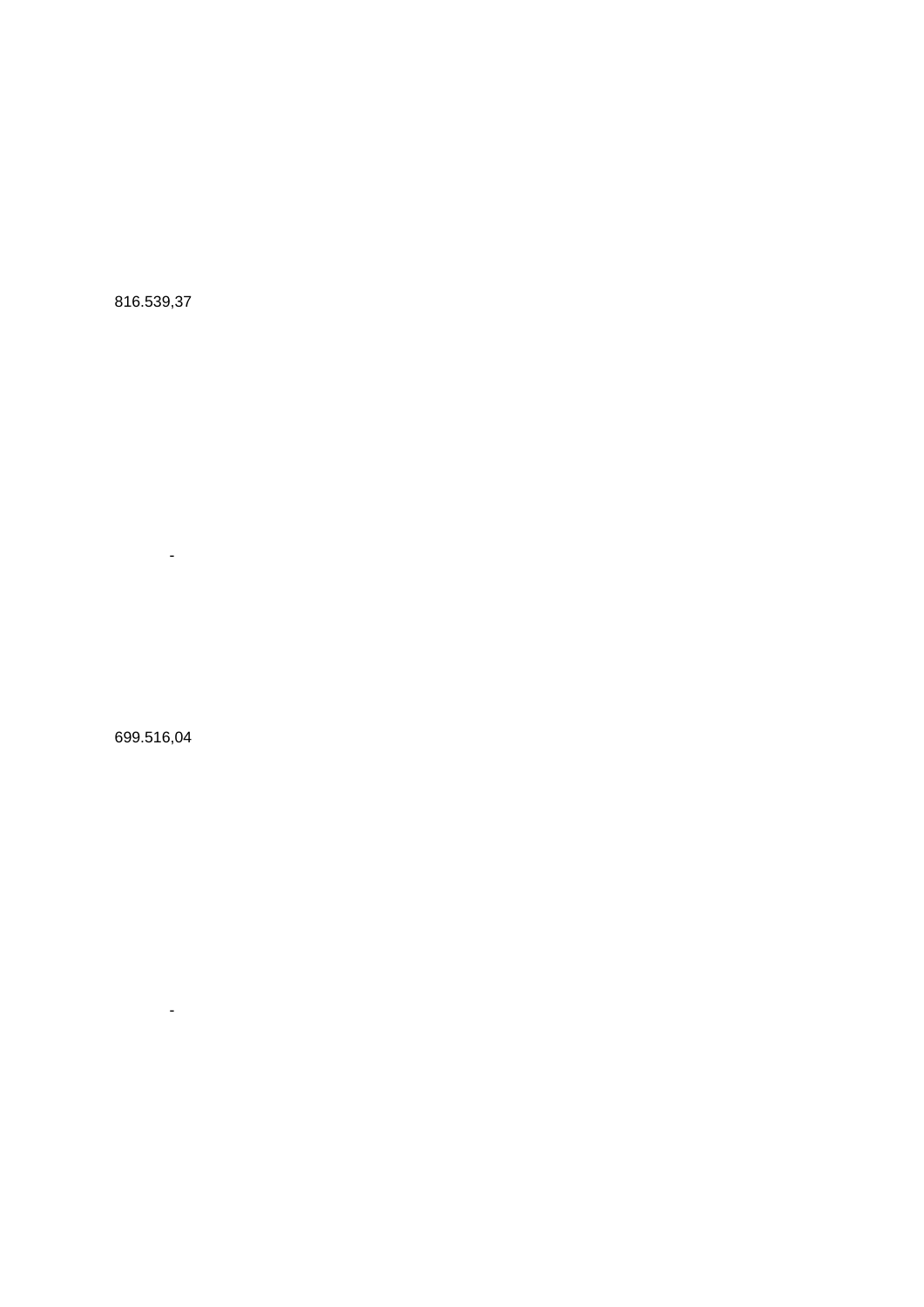859.099,13

701.042,14

-

851.342,22

 $\sim$  -  $\sim$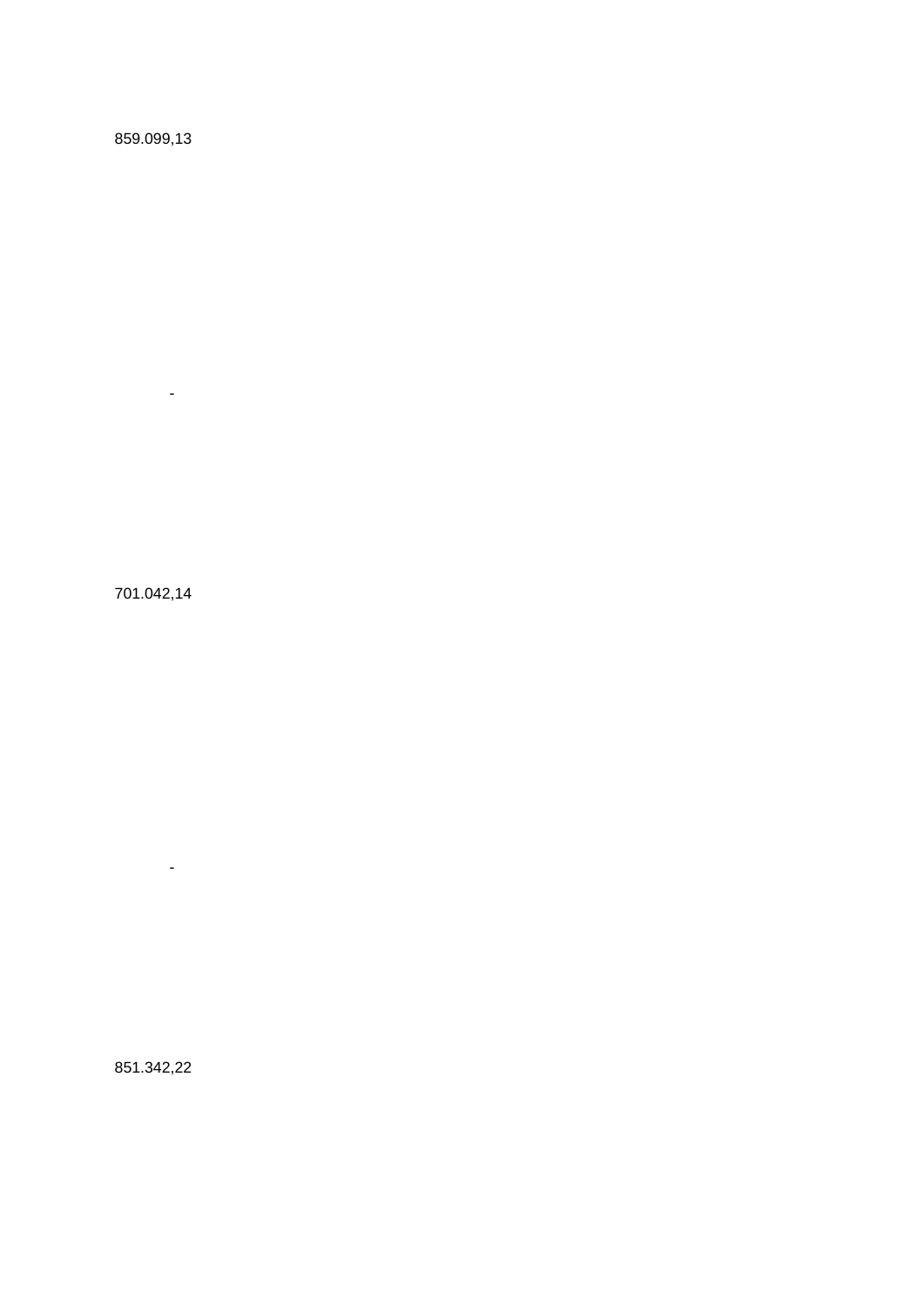852.788,99

857.839,57

-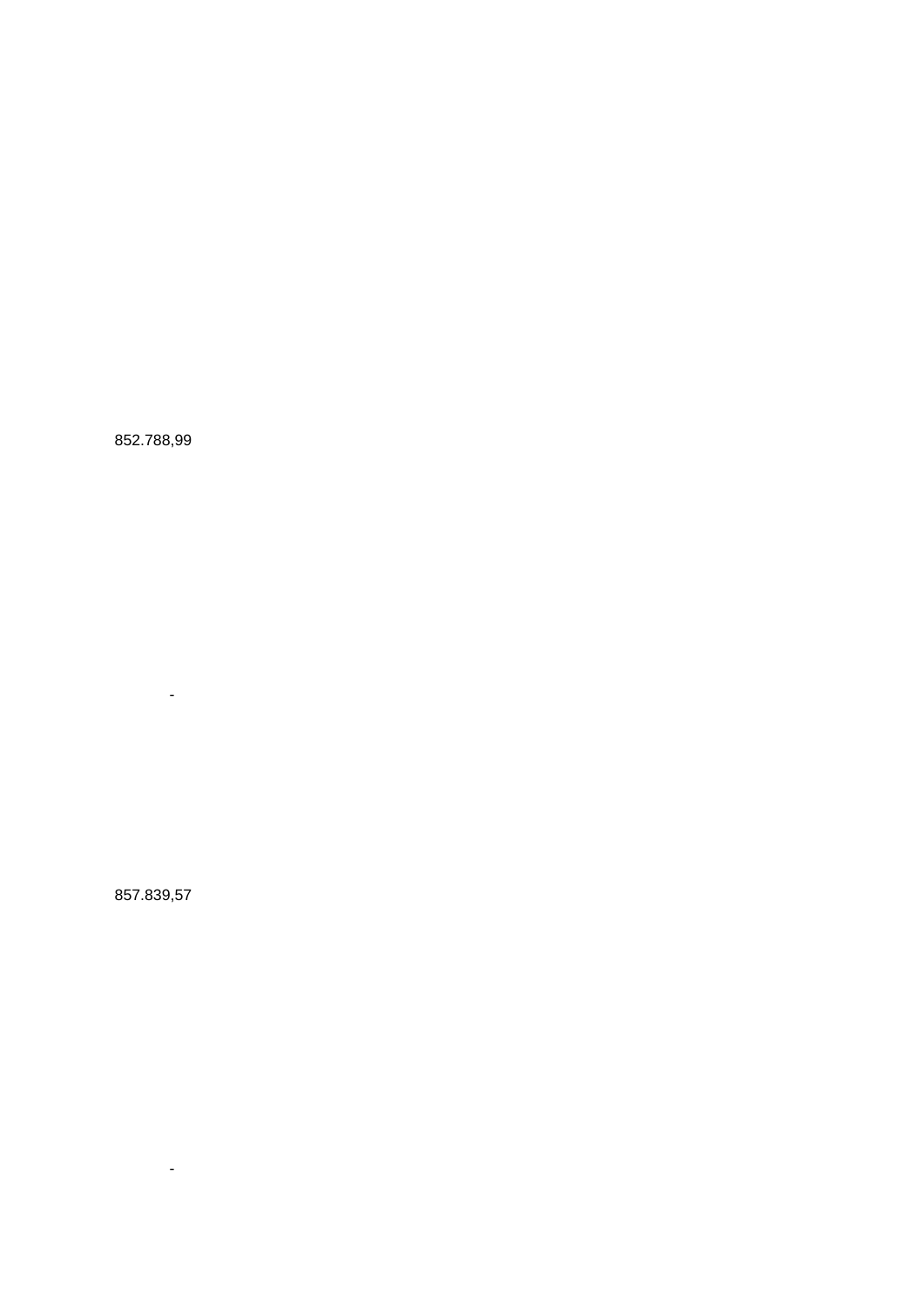901.233,06

886.995,45

-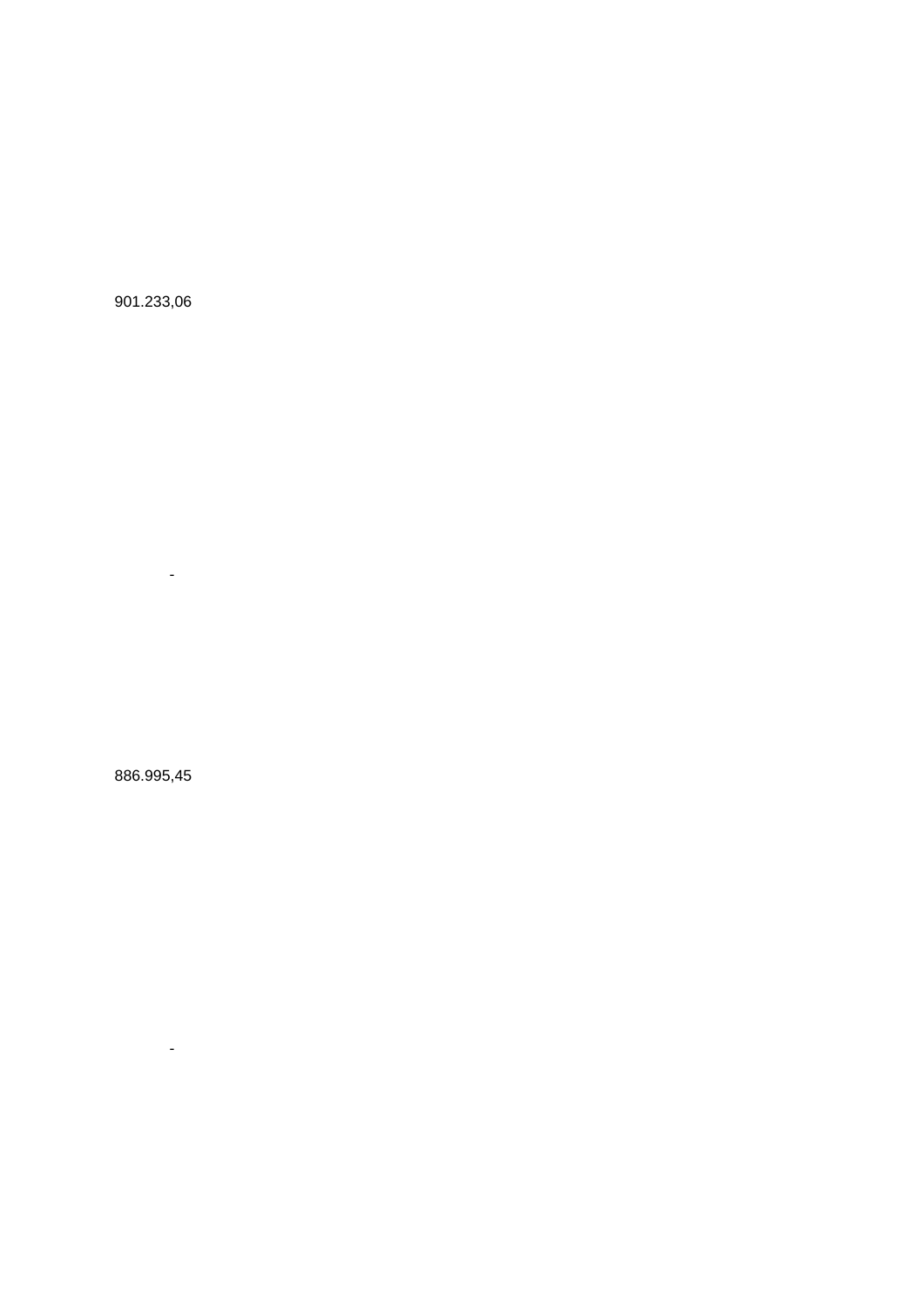897.593,08

1.061.598,91

-

1.060.554,03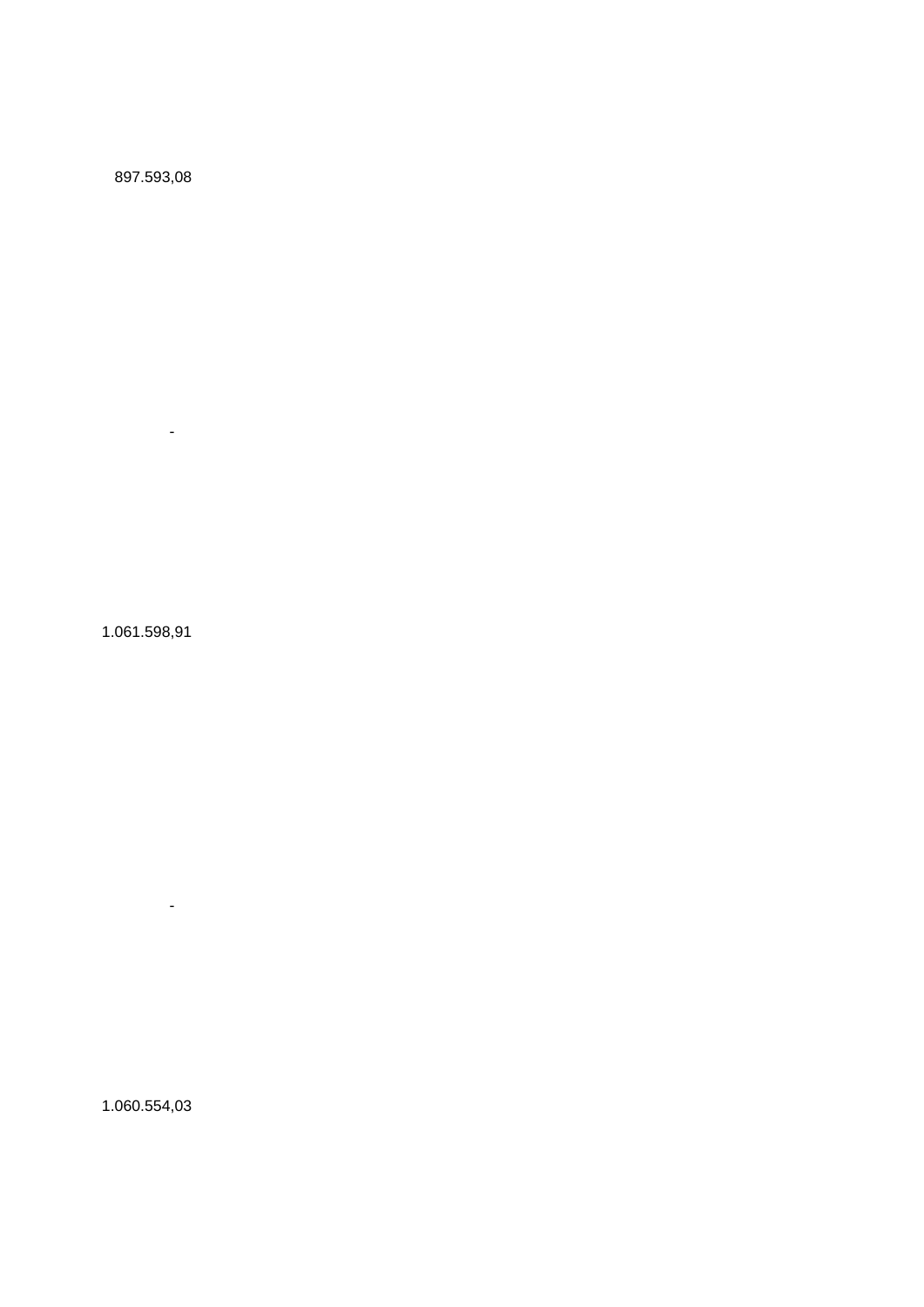1.458.981,01

-

1.061.566,02

 $\sim$  -  $\sim$ 

 $\sim$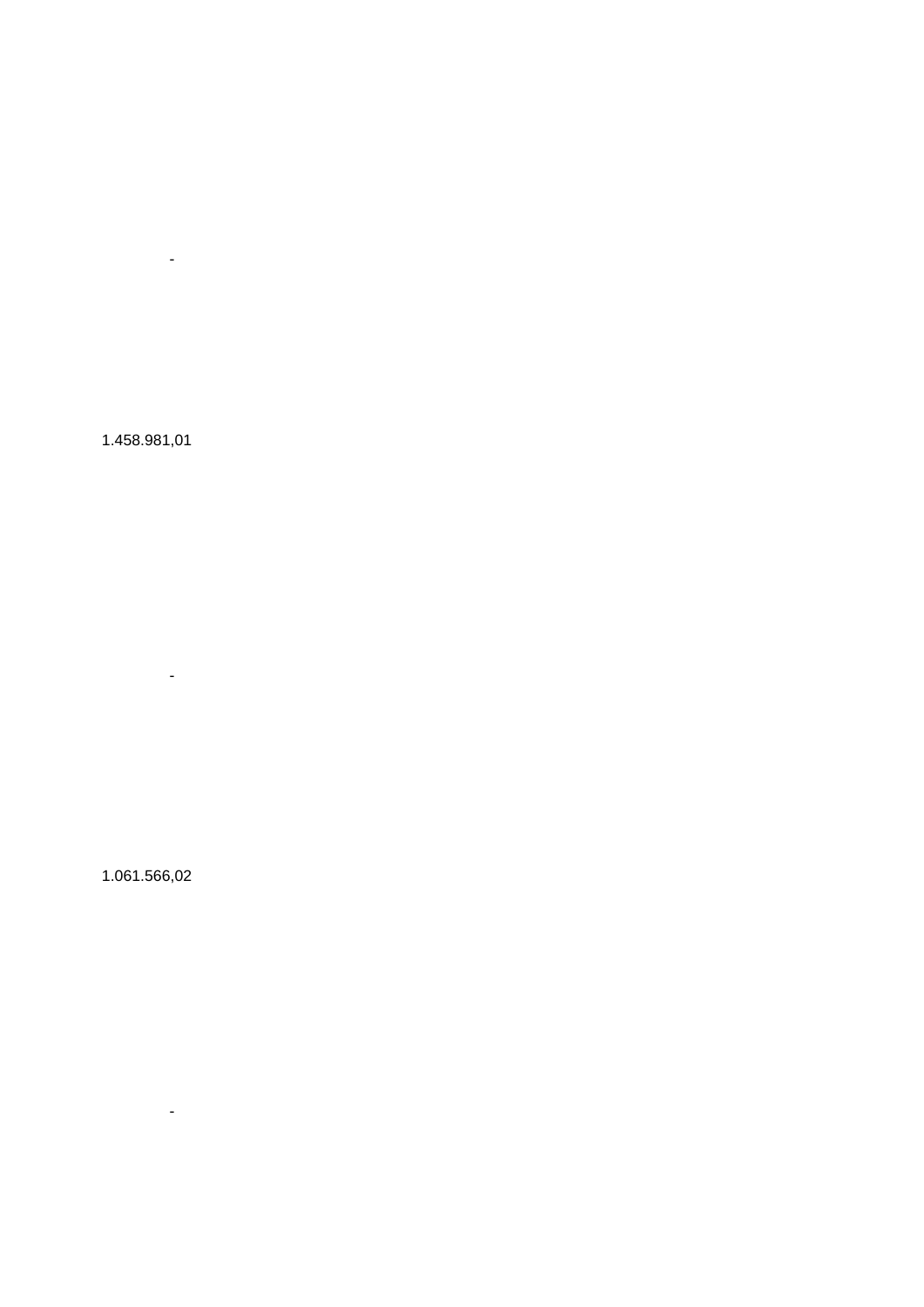1.222.834,67

949.369,39

-

887.526,81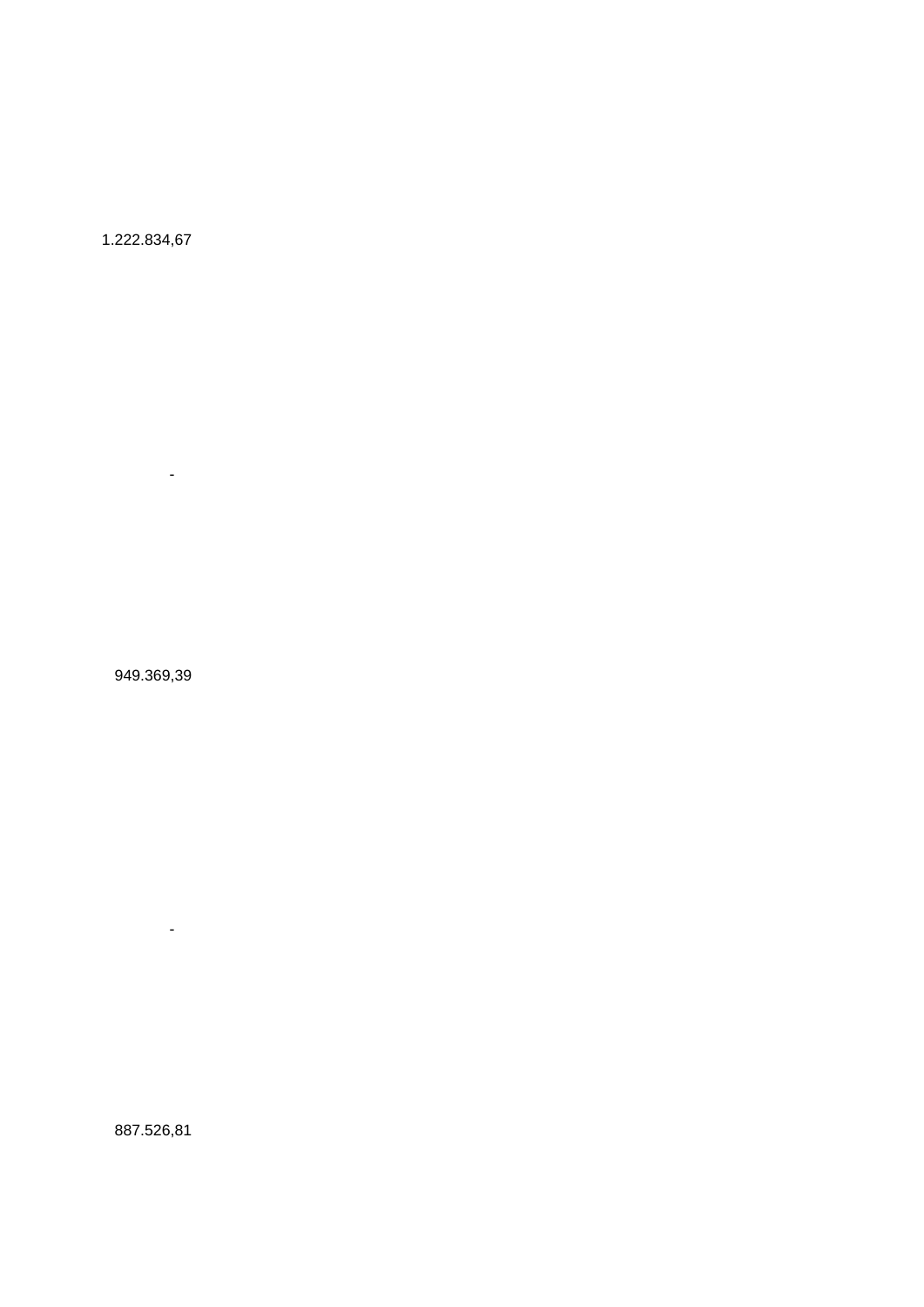554.627,29

-

473.581,57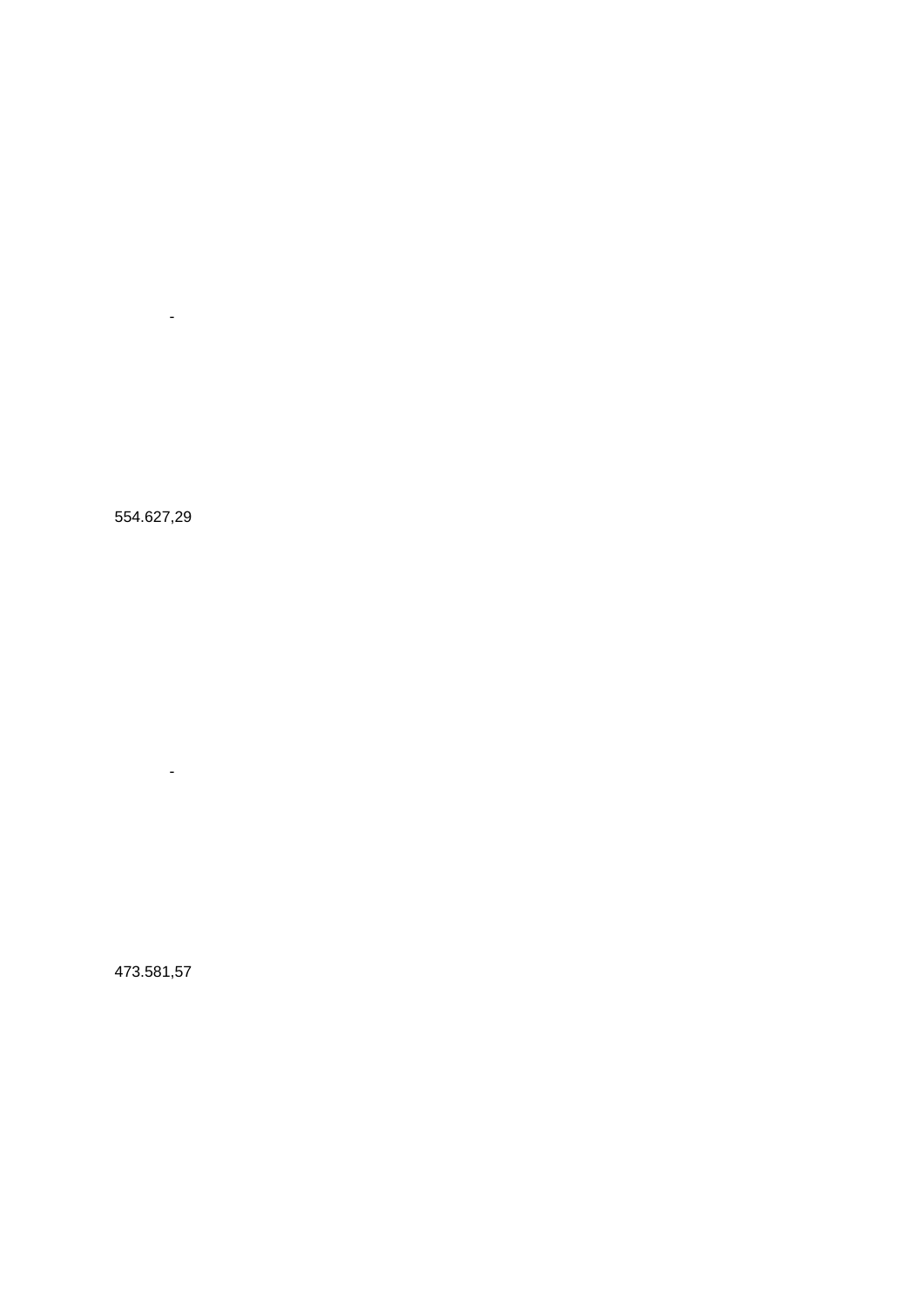287.037,64

 $\sim$  -  $\sim$ 

412.727,22

-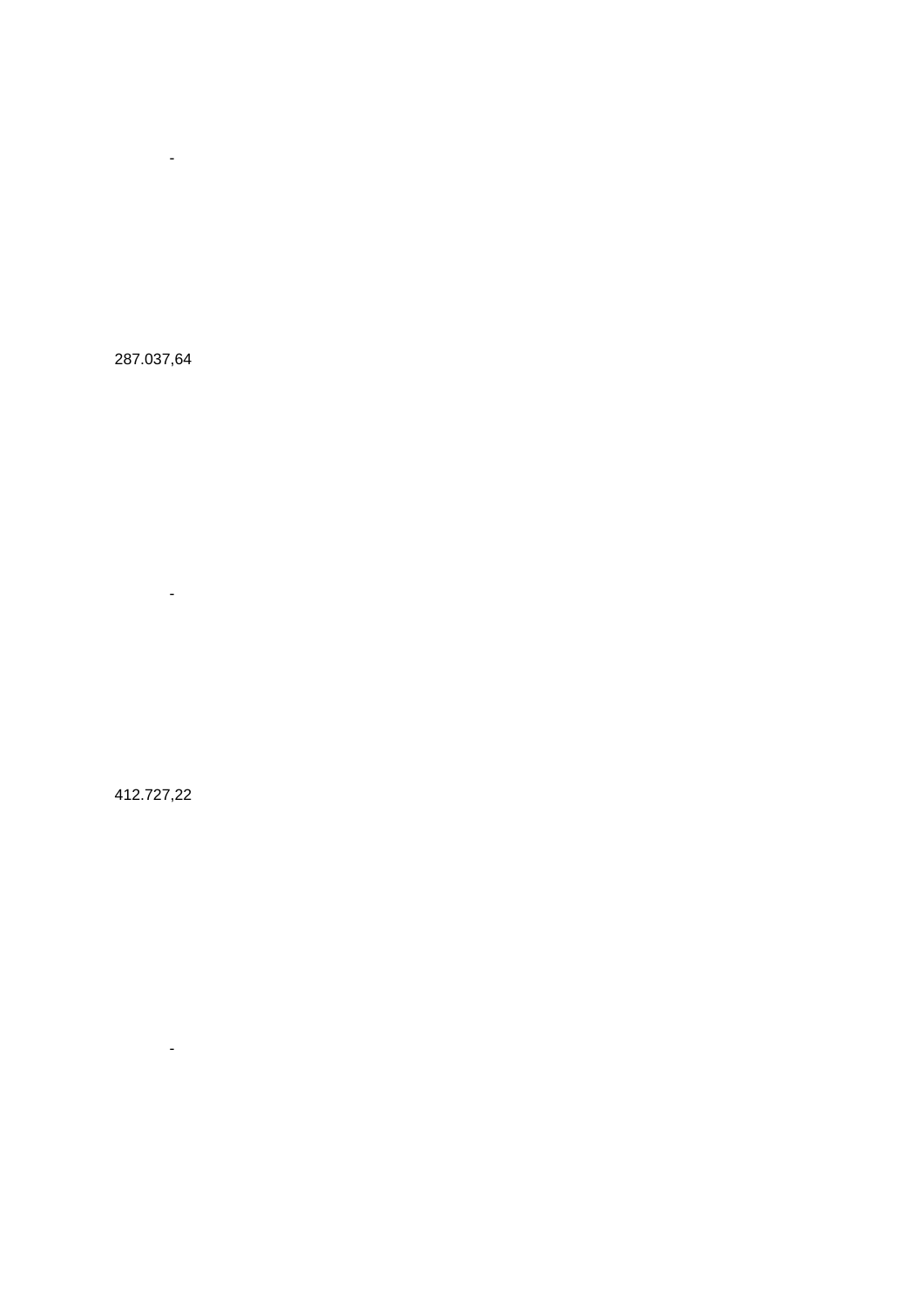109.528,70

63.403,71

-

25.292,81